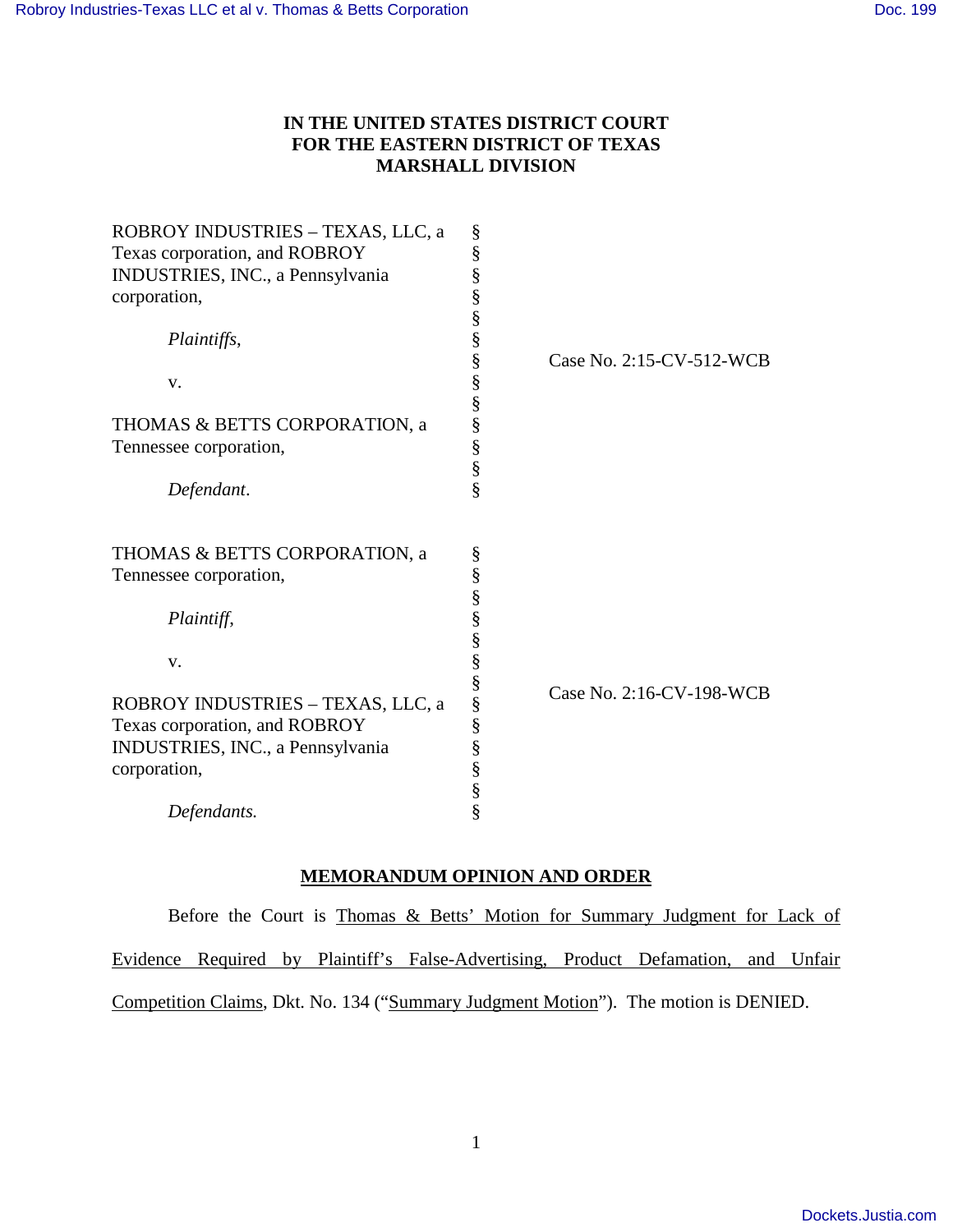#### **BACKGROUND**

Thomas & Betts Corporation ("T&B") and the plaintiffs ("Robroy") compete in the market for polyvinyl chloride ("PVC") coated electrical conduit, which is used to carry electrical wiring in buildings or other structures. The two companies are the major suppliers of PVCcoated electrical conduit in the United States. Robroy offers its conduit products under several brand names. T&B's conduit is known as "Ocal."

On several occasions, disputes have arisen between the competing companies (including the predecessor producer of Ocal). Robroy has complained that T&B and its predecessor have made false claims about Ocal and about Robroy's products. In 2015, the dispute came to a head when Robroy filed this action charging that T&B had engaged in false advertising in violation of the Lanham Act, 15 U.S.C. § 1125(a), and had committed the Texas state law torts of unfair competition and trade defamation.

Robroy alleged that in advertising and in direct contacts with customers T&B had falsely claimed that only its Ocal products had certain features, and that Robroy's products lacked those features. In particular, T&B claimed that only its Ocal products met the UL 6 standard, which is the quality standard for PVC-coated electrical conduit established by a national standards-setting organization, Underwriters Laboratories, Inc. T&B also claimed that only its Ocal products satisfied the ANSI C80.1 standard, a standard established by the American National Standards Institute, and the NEMA RN-1 standard, a standard established by the National Electrical Manufacturers' Association. In addition, T&B claimed that "only Ocal" offers local installation training and certification. As to Robroy, T&B's promotional materials claimed that Robroy "abrade[s] the surface of the conduit prior to the application of the PVC," thereby "remov[ing] the protective coatings that the customer is paying for." T&B further claimed that Robroy used a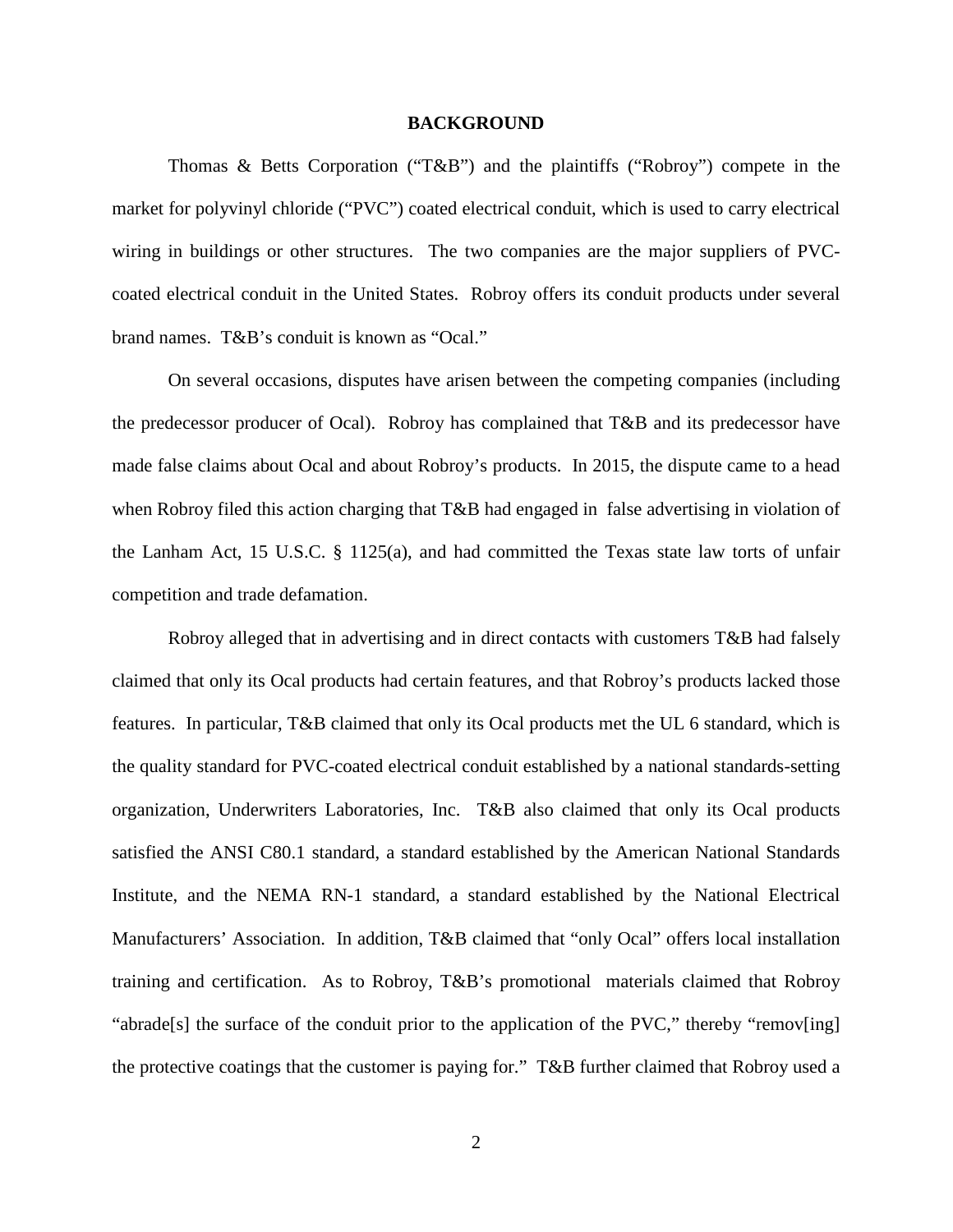standard employed by ETL Semko Intertek, "because UL standards are not being followed by the abrading of the conduits [sic] exterior zinc finish." Complaint, Dkt. No. 1; Dkt. Nos. 1-1 through 1-4. Robroy contends that each of those statements was false.

T&B has now moved for summary judgment on both the federal and state law claims. As to the federal Lanham Act claim, T&B argues that Robroy has not offered sufficient evidence that the false statements allegedly made by T&B agents caused any cognizable injury to Robroy. As to the state law claims, T&B argues that those claims also fail because of lack of proof of causation; in addition, T&B argues that Robroy's unfair competition claim fails because Robroy is not a "consumer" within the meaning of the Texas Deceptive Trade Practices and Consumer Protection Act, Tex. Bus. & Com. Code Ann. § 17.45.

#### **DISCUSSION**

#### **I. The Lanham Act Claim**

The Lanham Act provides, in pertinent part:

Any person who [uses any] false or misleading description of fact, or false or misleading representation of fact, which ... misrepresents the nature, characteristics, [or] qualities . . . of his or her or another person's goods . . . shall be liable in a civil action by any person who believes that he or she is or is likely to be damaged by such act.

15 U.S.C. § 1125(a).

 A plaintiff must establish five elements to make out a prima facie case of false advertising under the Lanham Act: (1) that the defendant made a false or misleading statement of fact about a product; (2) that the statement either deceived or had the capacity to deceive a substantial number of potential customers; (3) that the deception was material, in that it was likely to influence the consumers' purchasing decisions; (4) that the product was in interstate commerce; and (5) that the plaintiff has been or is likely to be injured as a result of the statement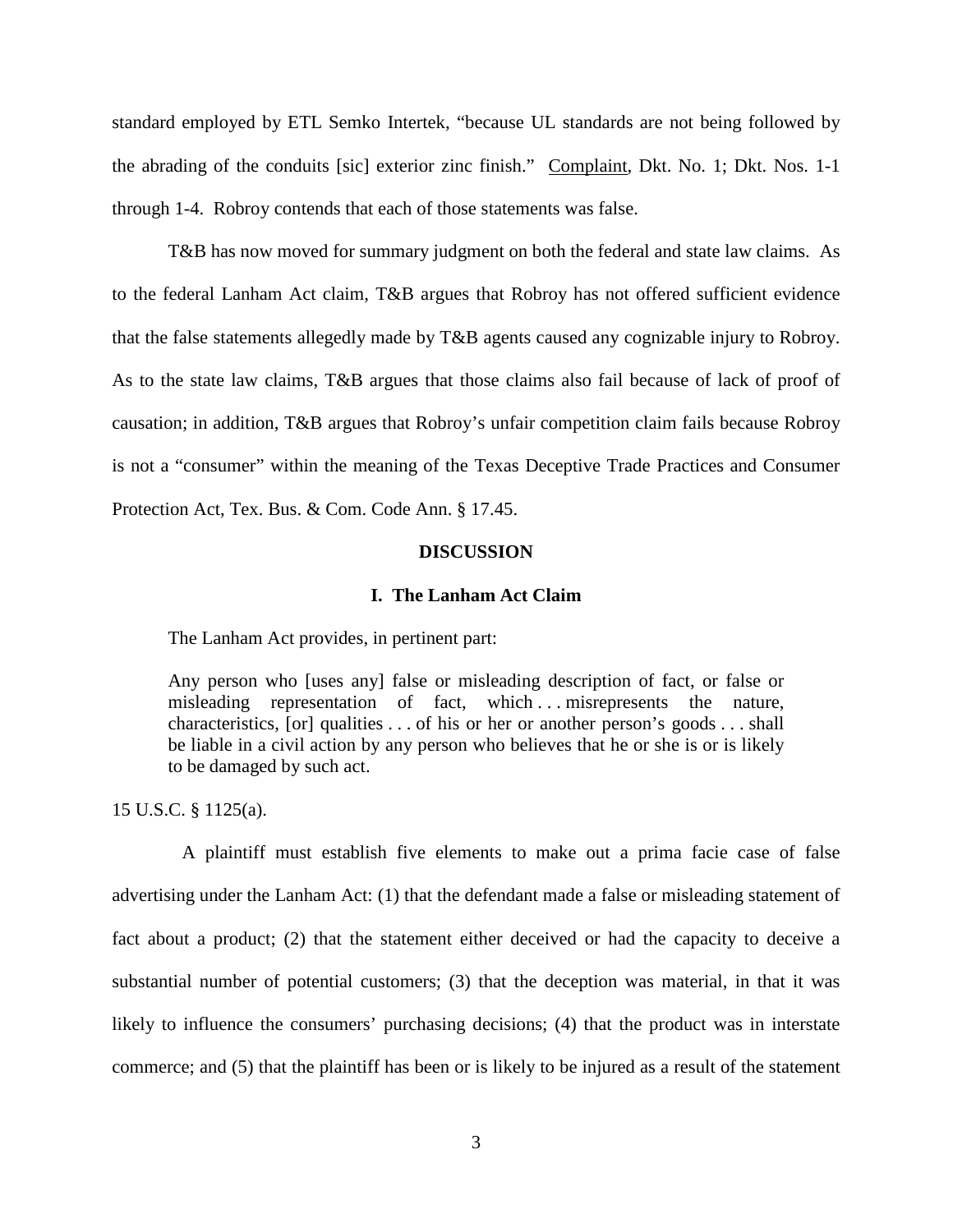at issue. IQ Prods. Co. v. Pennzoil Prods. Co., 305 F.3d 368, 375 (5th Cir. 2002); Logan v. Burgers Ozark Country Cured Hams Inc., 263 F.3d 447, 462 (5th Cir. 2001); Pizza Hut, Inc. v. Papa John's Int'l, Inc., 227 F.3d 489, 495 (5th Cir. 2000). To recover money damages under the Lanham Act, a plaintiff seeking compensation for injury "must prove both actual damages and a causal link between defendant's violation and those damages." Rhone-Poulenc Rorer Pharms., Inc. v. Marion Merrell Dow, Inc., 93 F.3d 511, 515 (8th Cir. 1996); see also Versign, Inc. v. XYZ.com LLC, 848 F.3d 292, 299 (4th Cir. 2017); L.S. Heath & Son, Inc. v. AT&T Info. Sys., Inc., 9 F.3d 561, 575 (7th Cir. 1993); ALPO Petfoods, Inc. v. Ralston Purina Co., 913 F.2d 958, 959 (D.C. Cir. 1990). The causation element requires the plaintiff to prove causation under the "proximate cause" standard. Lexmark Int'l, Inc. v. Static Control Components, Inc., 134 S. Ct. 1377, 1390-91 (2014).

In seeking summary judgment on Robroy's claim under the Lanham Act, T&B focuses exclusively on the element of causation. T&B contends that the evidence Robroy has pointed to during the summary judgment proceedings is insufficient to give rise to a genuine issue of material fact on the issue of causation, and that summary judgment should therefore be entered in T&B's favor. The Court disagrees. From the Court's review of the evidence in the summary judgment record, there is sufficient evidence of causation to create a genuine issue of fact on that element and thus to require that Robroy's Lanham Act claim be resolved by a jury.

T&B's position is that, even assuming its agents made false statements about its products and Robroy's products, the evidence does not show that those statements proximately caused the requisite injury to Robroy by causing customers to shift their purchases to T&B at Robroy's expense. T&B argues that Robroy's evidence showed no more than that it "simply faced the speculative harm of increased competition for a customer project or potential sale—not that it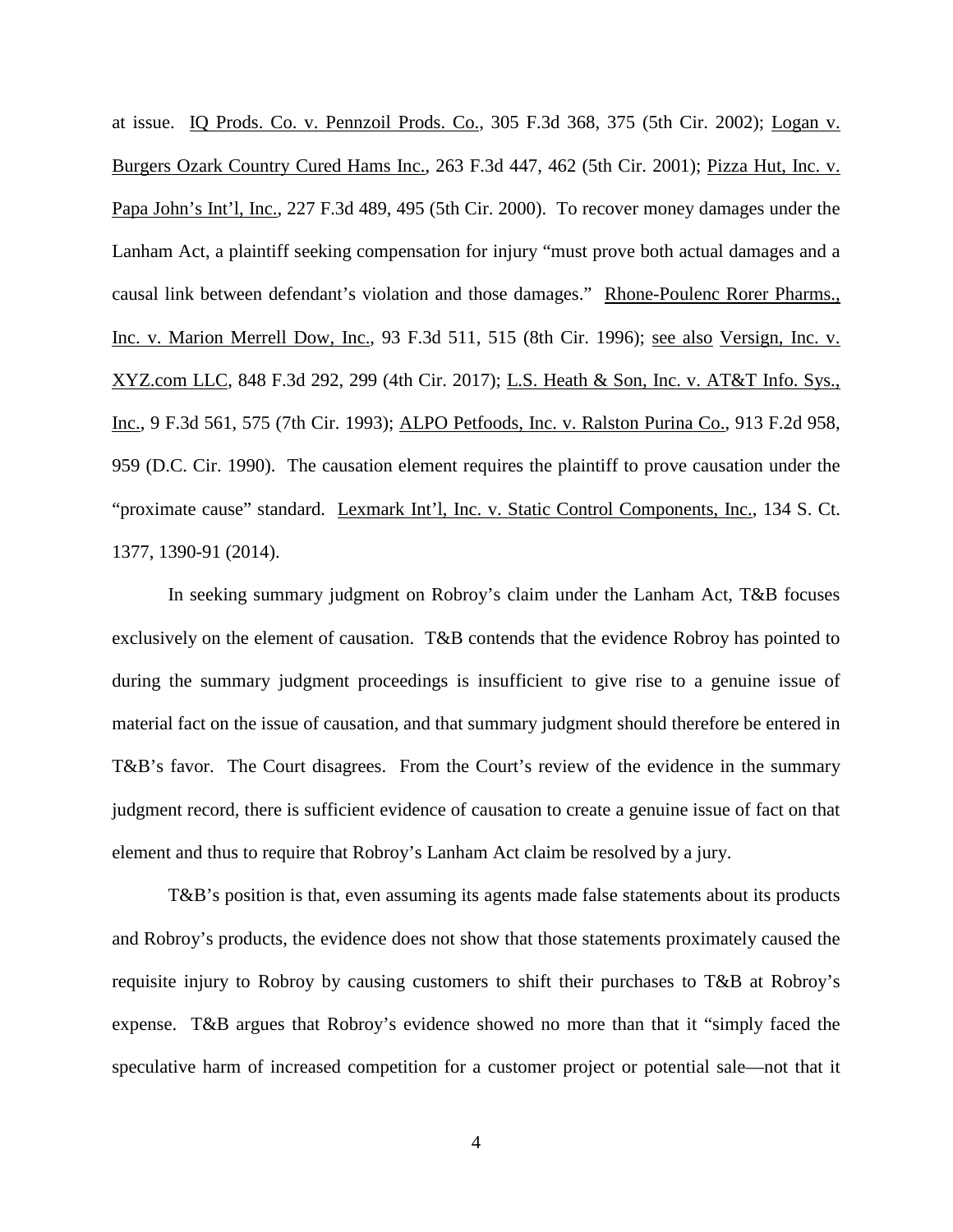actually lost sales or incurred another such cognizable harm as a direct result of the statementsat-issue." Summary Judgment Motion, Dkt. No. 134, at 18. T&B further asserts that "there is no substantial evidence showing that Robroy lost a project or customer, or that Thomas & Betts ever gained one at Robroy's expense, because of these 'Only Ocal' statements." Id.<sup>[1](#page-4-0)</sup>

T&B makes three points in support of its motion: (1) that Robroy has never been "kicked off" a specification for PVC-coated conduit for any reason related to the T&B statements at issue; (2) the evidence shows that customers made purchasing decisions based on price, quality, availability, and other factors having nothing to do with the alleged false statements; and (3) the evidence shows that customers made decisions to add T&B's Ocal product to the specifications for particular projects and to purchase Ocal based on price and other factors, not because of the allegedly false statements.

Robroy offers two responses: First, Robroy argues that it is entitled to a presumption of causation of competitive injury, because the statements at issue were literally false and either explicitly or implicitly compared T&B's products with Robroy's. Second, Robroy contends that even without the presumption of injury, the evidence is sufficient to support its assertion that T&B's false statements caused Robroy's injury, i.e., caused Robroy to lose contracts that it otherwise would have won.

## **A. The Presumption of Causation**

 $\overline{a}$ 

Robroy argues that in a case such as this one, involving a two-competitor market, T&B's false statements to potential customers about the competition were necessarily directed at

<span id="page-4-0"></span><sup>1</sup> The term "only Ocal statements" is the shorthand the parties have used to refer to T&B's statements to customers characterizing Robroy's products unfavorably as compared to T&B's "Ocal" products, either explicitly or implicitly. For purposes of the summary judgment motion, the parties have treated the "only Ocal" statements as false; the motion focuses on whether the evidence is sufficient to show that those statements caused redressable injury to Robroy.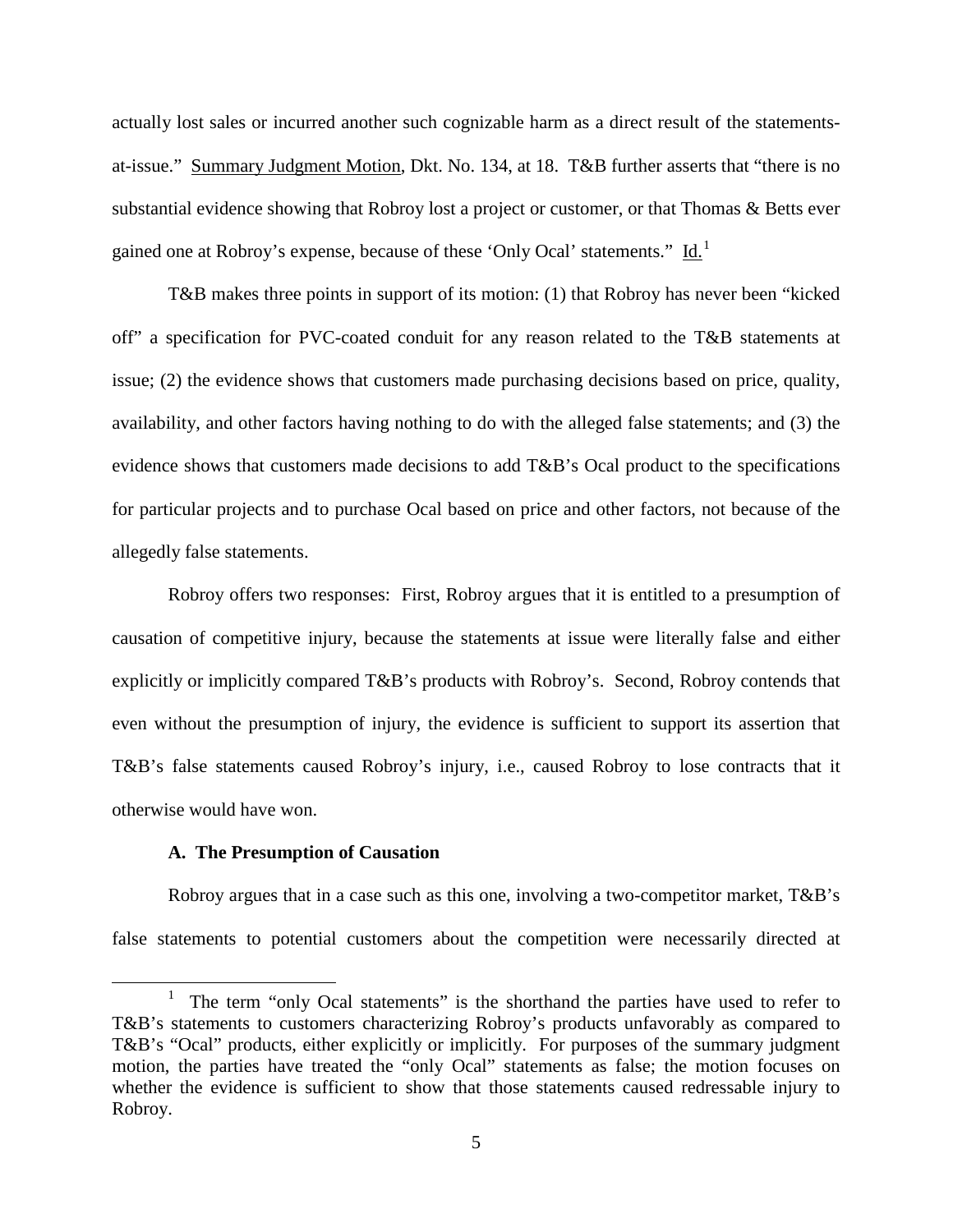Robroy. As such, Robroy invokes a line of cases holding that deliberately false or deceptive comparative advertising gives rise to a rebuttable presumption that the causation element of the Lanham Act cause of action is satisfied.

A number of circuits have adopted the presumption of causation in such cases. See, e.g., Merck Eprova AG v. Gnosis S.p.A., 760 F.3d 247, 259-61 (2d Cir. 2014); Porous Media Corp. v. Pall Corp., 110 F.3d 1329, 1336 (8th Cir. 1997); Southland Sod Farms v. Stover Seed Co., 108 F.3d 1134, 1146 (9th Cir. 1997); Balance Dynamics Corp. v. Schmitt Indus., Inc., 204 F.3d 683, 694 (6th Cir. 2000); Pharmanetics, Inc. v. Aventis Pharms., Inc., 182 F. App'x 267, 273 (4th Cir. 2006); Hutchinson v. Pfeil, 211 F.3d 515, 522 (10th Cir. 2000). No circuit appears to have rejected that rule.

In addition, numerous district courts have reached the same conclusion, including district courts in the Fifth Circuit. See, e.g., Snac Lite, LLC v. Nuts 'N More, LLC, Case No. 2:14-cv-1695, 2016 WL 6778268, at \*10 n.13 (N.D. Ala. Nov. 10, 2016); Greater Houston Transp. Co. v. Uber Techs., Inc., 155 F. Supp. 3d 670, 703 (S.D. Tex. 2015); W. Sugar Coop. v. Archer-Daniels-Midland Co., No. CV 11-3473, 2015 WL 12683192, at \*3 (C.D. Cal. Aug. 21, 2015); Gen. Steel Domestic Sales, LLC v. Chumley, Civil Action No. 10-cv-1398, 2013 WL 1900562, at \*15 (D. Colo. May 7, 2013); Campagnolo S.R.L. v. Full Speed Ahead, Inc., No. C08-1372, 2010 WL 455195, at \*2 (W.D. Wash. Feb. 1, 2010); Trilink Saw Chain, LLC v. Blount, Inc., 583 F. Supp. 2d 1293, 1321 (N.D. Ga. 2008); HipSaver Co. v. J.T. Posey Co., 497 F. Supp. 2d 96, 108-09 (D. Mass. 2007); Healthpoint, Ltd. v. Status Pharms., Inc., 273 F. Supp. 2d 871, 885 (W.D. Tex. 2001); Ott v. Target Corp., 153 F. Supp. 2d 1055, 1072 (D. Minn. 2001). No district court decision that the Court could uncover rejects the presumption in the circumstances described in these cases.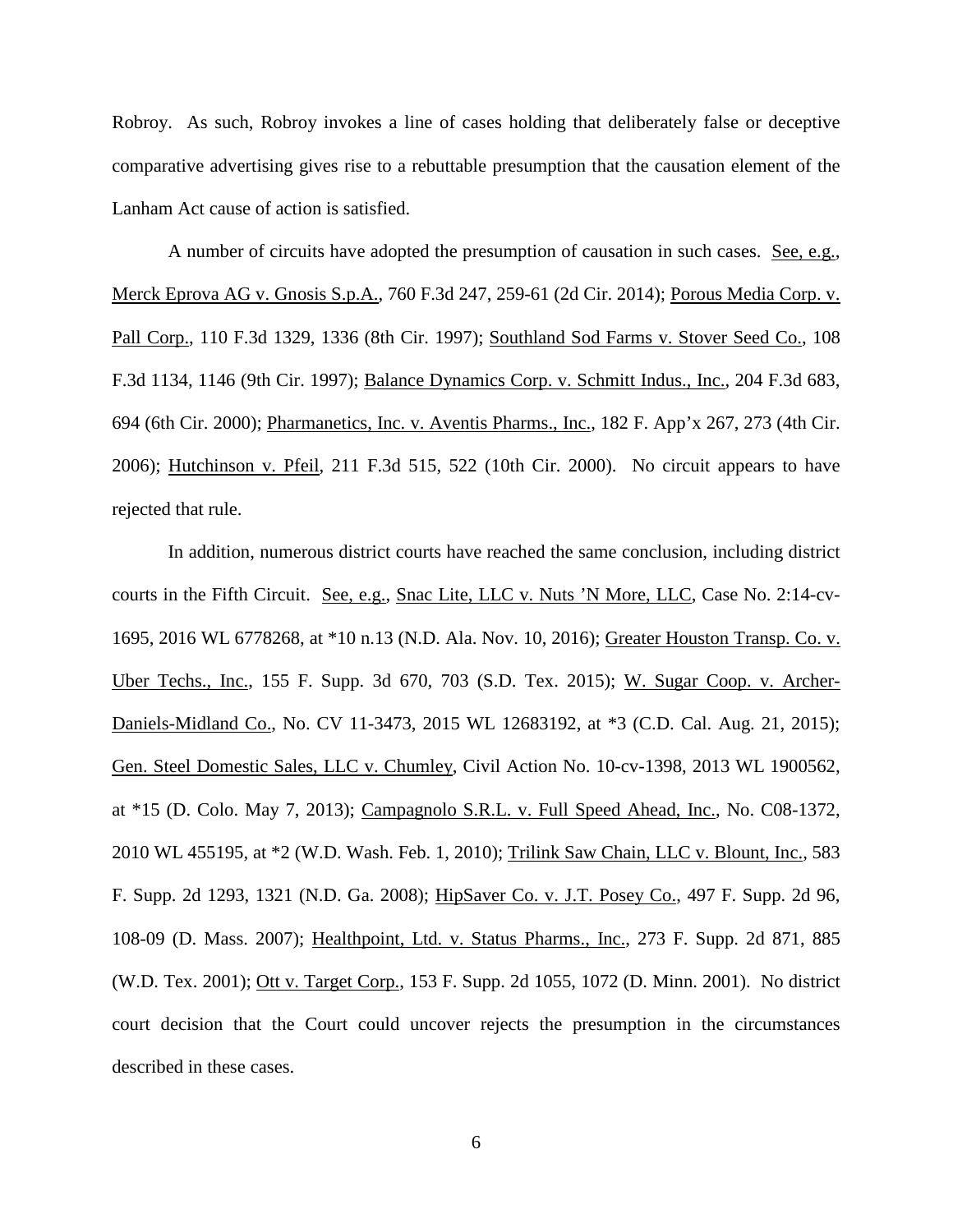Against this array of authority, T&B offers very little. It begins by asserting that the Fifth Circuit has not recognized a presumption of causation. While that is true, the Fifth Circuit has not rejected the presumption; it simply has not addressed the issue either way. T&B has pointed to no suggestion in any Fifth Circuit case that, if presented with an argument for recognizing the presumption of causation under circumstances in which the presumption has been recognized by the other circuits, the Fifth Circuit would strike out on its own and reject the presumption.

While T&B does not point to any Fifth Circuit case that rejects the presumption of causation, it hints at one point that the court's decision in Seven-Up Co. v. Coca-Cola Co., 86 F.3d 1379 (5th Cir. 1996), should be understood to have that effect. T&B, however, takes a circuitous route to that position. It cites HipSaver Co. v. J.T. Posey Co., supra, a district court case from Massachusetts that recognized the presumption; T&B then points out that the Massachusetts case cited the Fifth Circuit's decision in Seven-Up with a "but see" signal, which T&B regards as an "acknowledge[ment]" that Fifth Circuit law is to the contrary. In fact, however, the Seven-Up opinion says nothing about the presumption of causation, and the legal issue the HipSaver court was discussing when it cited Seven-Up was not the presumption of causation for intentionally false comparative advertising, but the quite different principle, adopted by some courts, that a court may award Lanham Act damages based on "the totality of the circumstances" even in the absence of proof of harm to the plaintiff. See HipSaver, 497 F. Supp. 2d at 107-08.

Other than the reference to the HipSaver court's citation to Seven-Up, T&B cites no Fifth Circuit authority that supports its position. Nonetheless, T&B asserts that for this Court to recognize the presumption of causation in a false comparative advertising case would "re-write Fifth Circuit precedent." Summary Judgment Motion, Dkt. No. 134, at 26. That is incorrect.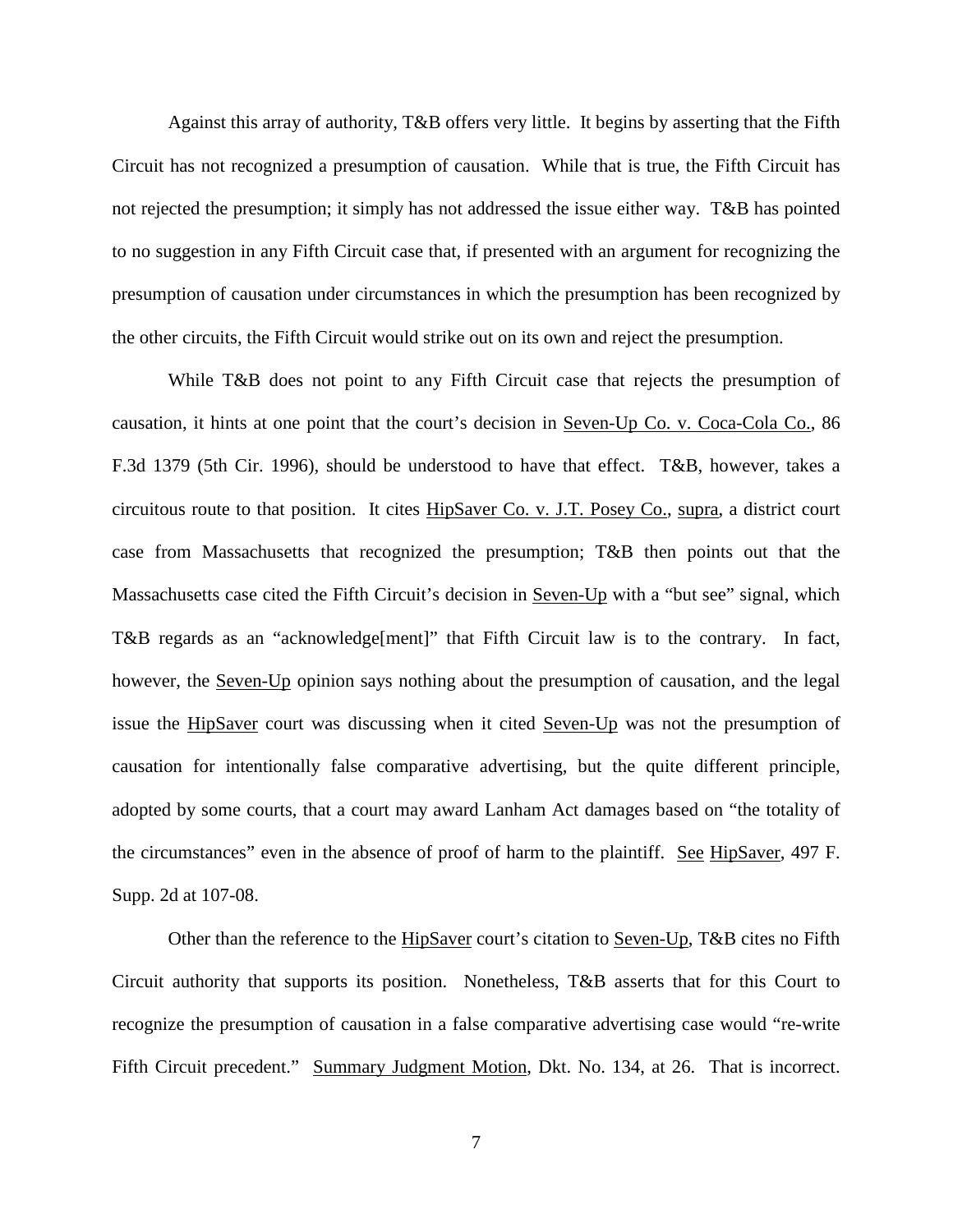Simply put, the Fifth Circuit has been silent on the presumption issue; there is no Fifth Circuit precedent to "rewrite."

The Fifth Circuit decision that, in the Court's view, requires the closest attention is Logan v. Burgers Ozark Country Cured Hams Inc., 263 F.3d 447 (5th Cir. 2001). In that case, Logan, a seller of meat products, brought a Lanham Act action against the Original HoneyBaked Ham Company of Georgia ("HoneyBaked"), charging that HoneyBaked had falsely advertised that its products were spiral sliced. The jury found that HoneyBaked had been guilty of false advertising and awarded Logan damages, even though it found that Logan had not established that it suffered any losses as a result of the acts of false advertising. The district court vacated the damages award, and the court of appeals affirmed. The appellate court held that there was sufficient evidence to satisfy the "injury" element of the Lanham Act. With respect to the separate requirement to show actual damages, however, the court held that Logan did not "prove damages with particularity sufficient to prompt the jury to find that he had established actual losses because of the false advertising." 263 F.3d at 463.

Logan argued that he was entitled to all of the profits on sales of products that HoneyBaked had made that were the result of HoneyBaked's false advertising. The court, however, rejected that argument and held that "where a plaintiff who has brought a Lanham Act claim for false advertising has failed to present evidence that the defendant benefitted from the alleged false advertising, the plaintiff will not be permitted to recover any of the defendant's profits . . . ." 263 F.3d at 465.

Although the court declined to apply a presumption of causation in the Logan case, that case was not one that would have called for the application of the presumption of causation even in those courts that have adopted the presumption. That is because Logan did not involve

8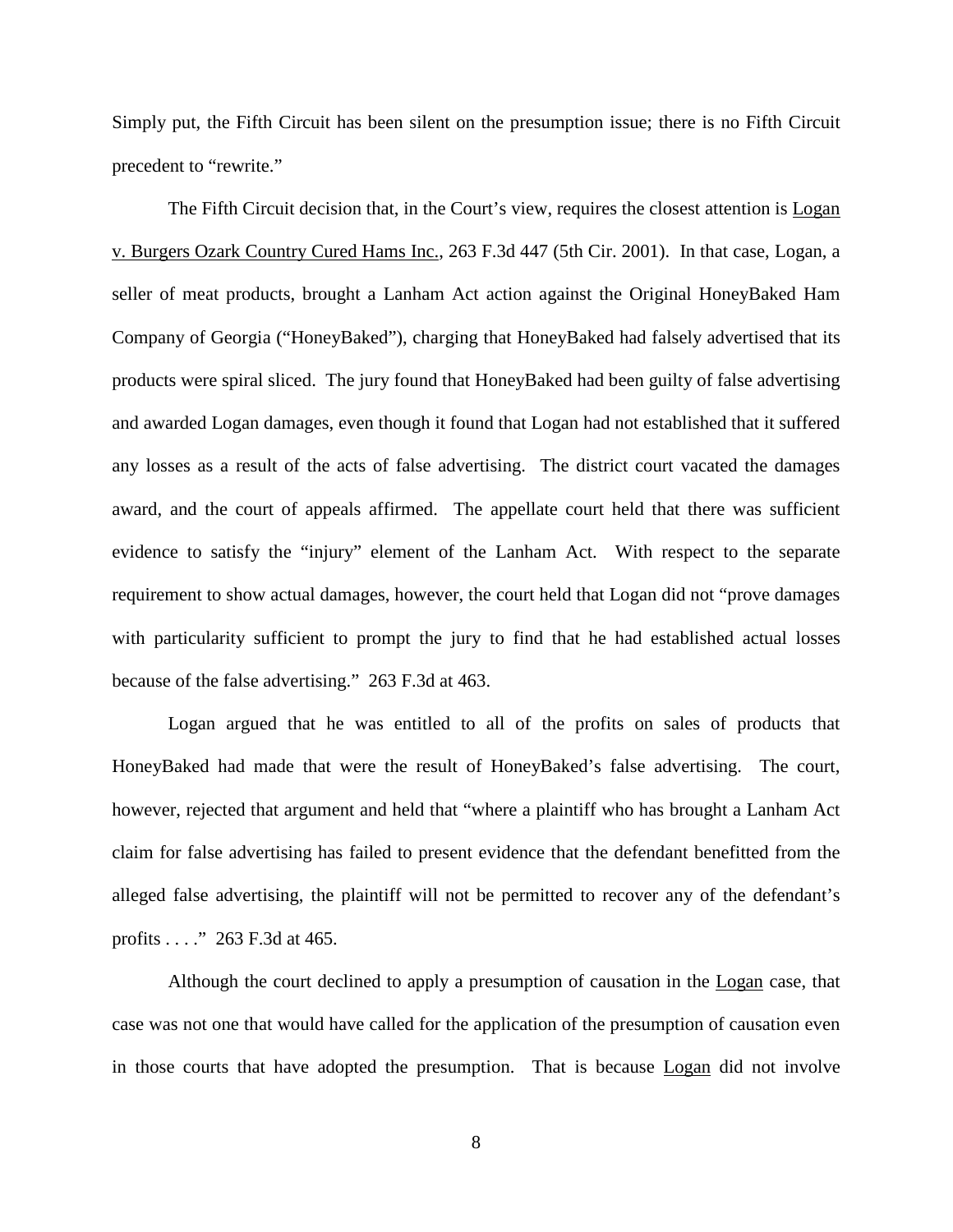comparative advertising of the sort that has been held to be necessary to invoke the presumption. There is no indication in Logan that the Fifth Circuit would not apply the presumption in a case involving intentionally false comparative advertising in a two-competitor market. In fact, the case on which the Logan court relied for its causation analysis, Balance Dynamics Corp. v. Schmitt Indus., Inc., 204 F.3d 683, 694 (6th Cir. 2000), is a Sixth Circuit case that endorsed the presumption of causation as applied in cases involving intentionally false comparative advertising.

T&B next asserts that "courts for decades have interpreted the Lanham Act's falseadvertising prohibition as requiring proof that the false advertising at issue caused damage and the injury that plaintiff claims," and that the Act indicates the need for proof of a causal link between the damages claimed and the defendant's false advertising. Summary Judgment Motion, Dkt. No. 134, at 23. While it is true that proof of causation is ordinarily required in Lanham Act cases, that does not speak to whether and under what circumstances that element can be satisfied by a presumption, as the cases cited above have held. So T&B's assertion that causation must be proved does not answer Robroy's argument that the element of causation can be established in this case through the presumption of causation that has been held to apply in cases of intentionally false comparative advertising.

T&B contends that "it is ordinarily not the place of a lower court to impose on a reviewing court a new point of law contrary to that court's existing precedents." Summary Judgment Motion, Dkt. No. 134, at 24. While T&B counsels the Court against adopting a position contrary to the reviewing court's law, that is the not what is at issue in this instance, as the Fifth Circuit has not rejected the presumption of causation with regard to comparative false advertising. This Court is required to decide whether the presumption applies or not. The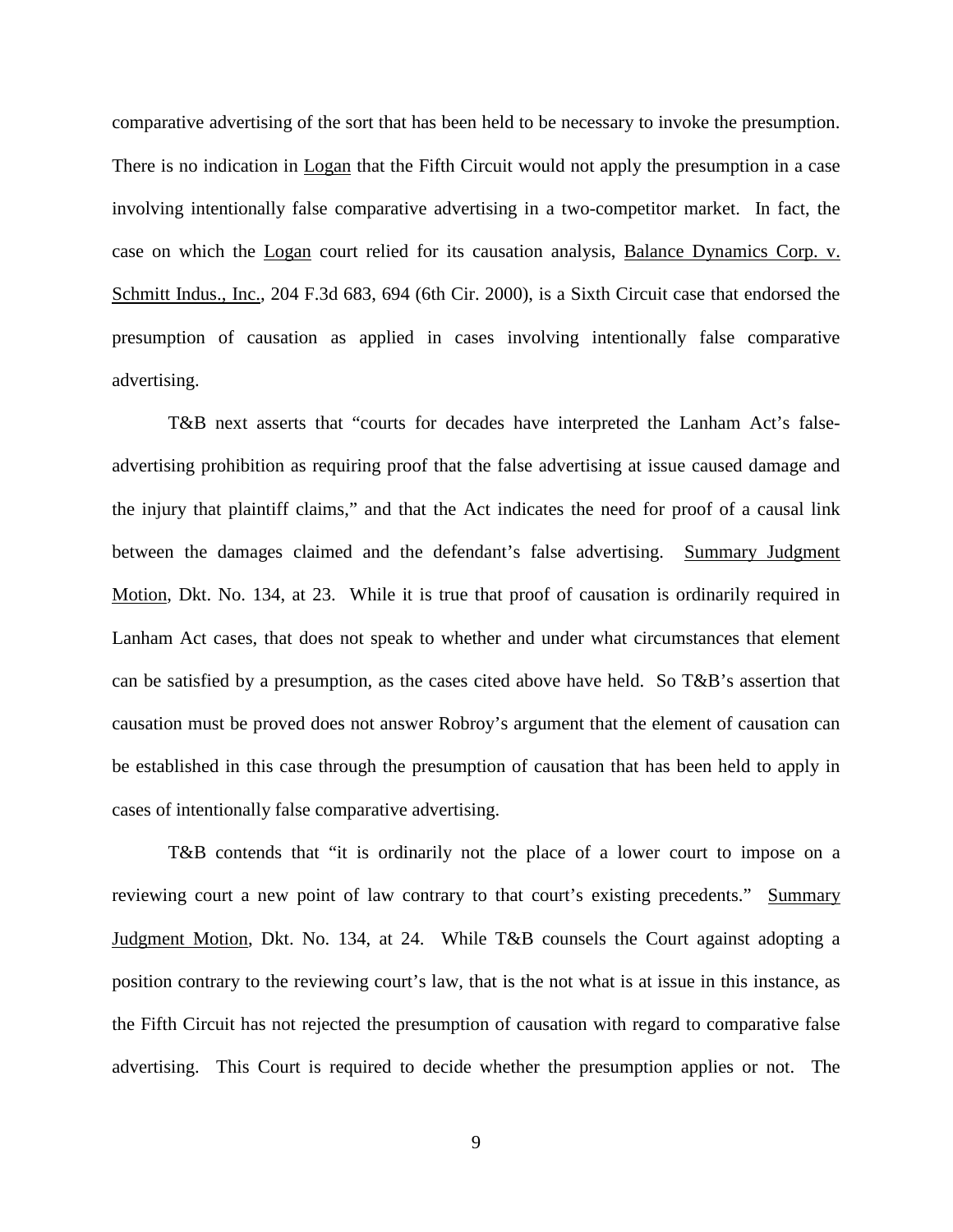circuits are uniform in their decisions on this issue, with six lining up with Robroy and none on T&B's side. The district court decisions, including decisions in neighboring districts within the Fifth Circuit, have also uniformly adopted the presumption in false comparative advertising cases. In light of the weight of the precedents, it is not Robroy that is asking the Court to take a bold step contrary to precedent; it is T&B.

As for T&B's assertion that courts have required proof of causation in Lanham Act cases for decades, that is true. What is also true, however, is that for decades courts have recognized that the original proof of causation in comparative false advertising cases can be established through a rebuttable presumption. T&B's argument that it is significant that Congress has not acted to adopt the presumption of causation in such cases actually cuts against  $T\&B$ . Given that courts have uniformly recognized the presumption for the past 30 years, Congress's silence in the face of that now well-established line of authority suggests, if anything, that Congress is satisfied with the status quo.

Finally, T&B argues that even if the presumption of causation were applicable to willful, literally false comparative advertising, it would not be applicable in this case, because the PVCcoated conduit market is not a "two firm market," and because T&B's "Only Ocal" statements "do not explicitly reference or compare Robroy's PVC-conduit products." Summary Judgment Motion, Dkt. No. 134, at 27. Robroy, however, cites evidence that during the period at issue in this case, the PVC-coated electrical conduct market has been effectively a two-competitor market. See Dkt. Nos. 156-1, at TNB00014437; 156-2, at 187; 156-3, at 143-44, 160; 156-13, at TNB00068472. Moreover, Robroy cites evidence that some of the false statements at issue in this case were directed at Robroy by name. See, e.g., Dkt. Nos. 156-23, at ROB000028-29; 156-31, at TNB74223; 156-32; 156-33. Beyond that, much of the evidence regarding T&B's false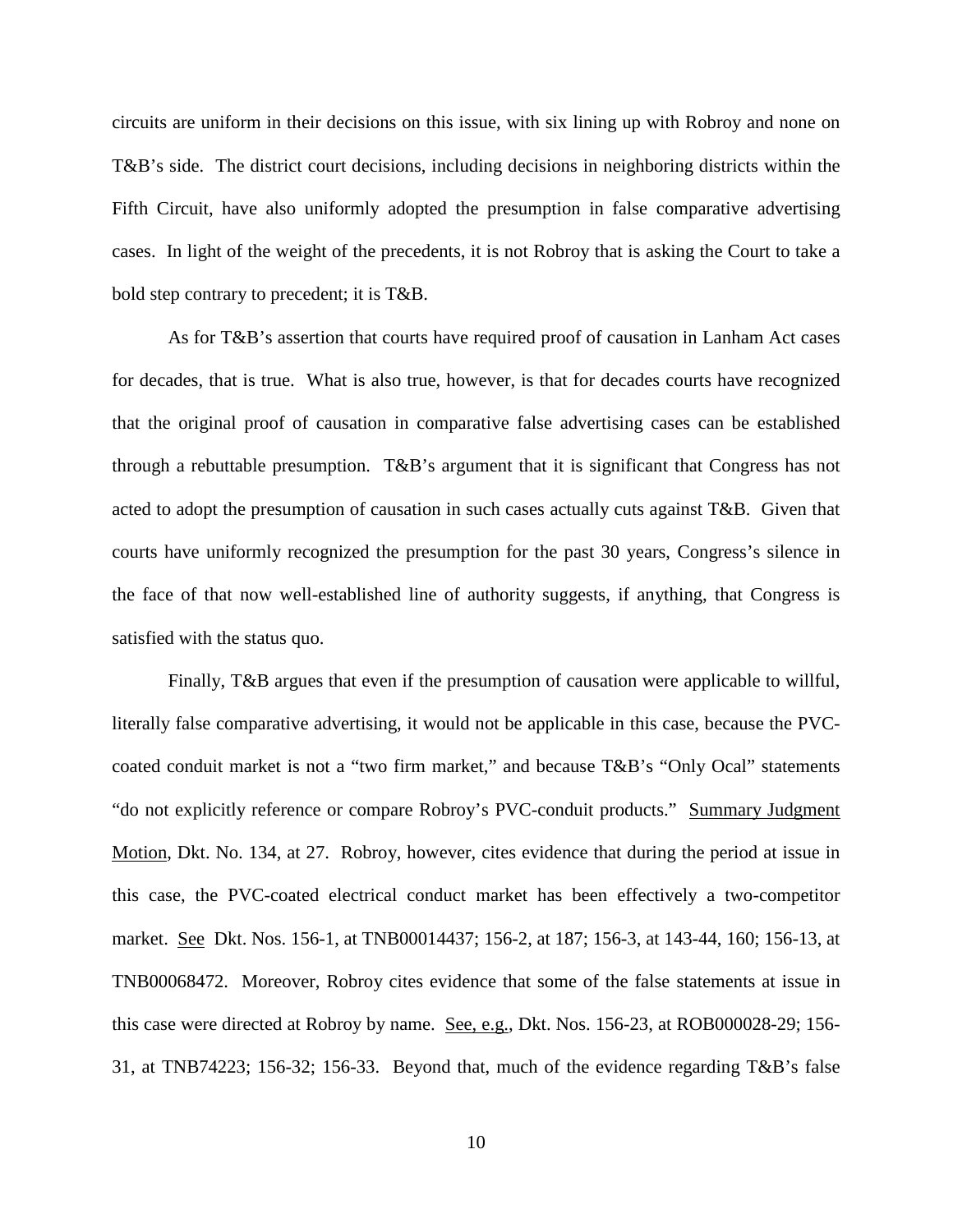statements consisted of comparative advertising, which would be understood as referring to Robroy by clear implication in the two-competitor market. See, e.g., Dkt. Nos. 156-24, 156-30, 156-40, 156-42, 156-43, 156-44, 156-57, 156-58, 156-59, 156-60, 156-62. In that setting, as Robroy points out, if the plaintiff proves deliberately false or deceptive advertising, it can be sufficient to invoke the presumption, "even if it is not a classic instance of comparative advertising where one company's advertisement mentions a competitor's product by name." Merck Eprova AG v. Gnosis S.p.A., 760 F.3d at 260-61; see also Time Warner Cable, Inc. v. DIRECTV, Inc., 497 F.3d 144, 161-62 (2d Cir. 2007) (advertisement that necessarily diminishes the value of the competitor's product in the eyes of consumers, even when not referring to the competitor by name, justified invoking the presumption of causation because consumers in that market understood that the competitor was the only provider of that product in a particular area). $2$  Accordingly, the Court holds that summary judgment must be denied because the evidence is sufficient to create a factual issue as to the applicability of the presumption of causation. And if the presumption of causation applies, the evidence as to the element of causation is plainly sufficient.

## **B. Evidence of Actual Causation**

 $\overline{a}$ 

Aside from the applicability of the presumption of causation, Robroy points to evidence in the record that creates a triable issue of fact as to whether T&B's false statements led directly to sales to T&B that otherwise would have gone to Robroy. Robroy's theory of the case is that the evidence shows that (1) in order to bid on a project, a manufacturer was required to be included on the specification for the project; (2) there were numerous projects on which T&B

<span id="page-10-0"></span><sup>&</sup>lt;sup>2</sup> The court in the Merck Eprova case referred to the "presumption of injury" rather than the "presumption of causation," but in context it appears clear that the court's use of that term was meant to incorporate the element of causation.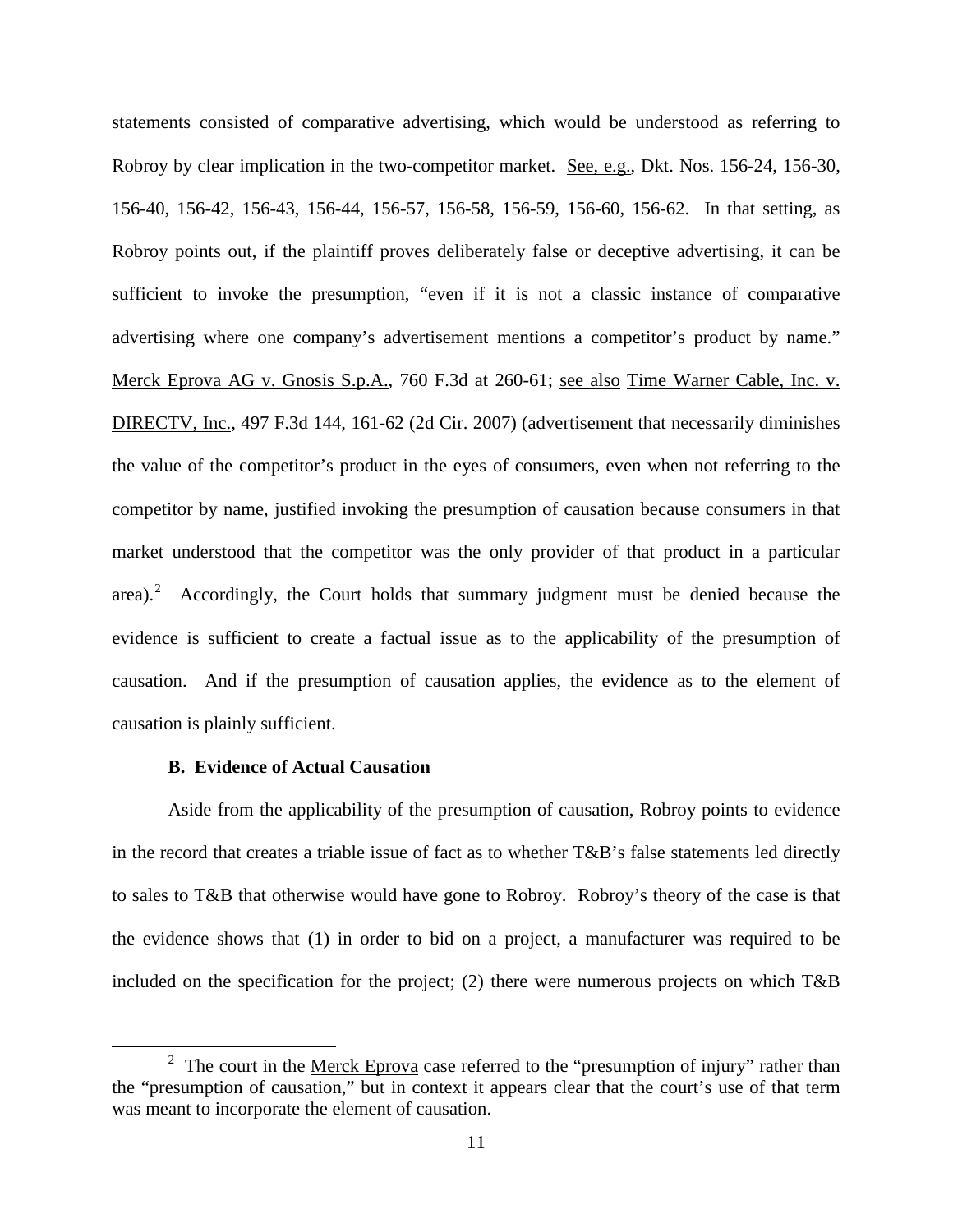was not initially on the specification; (3) those contracts would have gone to Robroy but for T&B's actions that resulted in T&B being added to the project specifications; (4) it was T&B's false statements that caused project managers and engineers to alter the specifications to include T&B as a qualified bidder on those projects; and (5) on those projects on which T&B won the contract, Robroy suffered injury from the loss of a contract it would have won but for T&B's false advertising.

T&B responds that its customers purchased T&B's products because of price, quality, and availability, and not because of T&B's false statements. In reply, Robroy argues that T&B is focusing on the wrong part of the process. Robroy explains that while it may be true that in particular instances customers chose T&B's products over Robroy's products for reasons other than T&B's false statements, that occurred after the stage of the process in which the project engineers were persuaded to alter the specifications for their projects to allow T&B to bid. That was the critical step in the process, according to Robroy, because if T&B had not been allowed to bid on the projects in contention, it could not have secured the contracts to supply PVC-coated conduit to those customers. In that event, the contracts would have gone to Robroy because, according to Robroy's evidence, on many of the projects the specifications initially called for Robroy products or required quality assurances that only Robroy could meet. The critical step, according to Robroy's theory of the case, was the decision of project engineers to "open" the specifications to allow T&B to bid on the projects. And that critical step, Robroy asserts, was the result of what Robroy calls T&B's "disparagement campaign" against Robroy's products and its false representations with respect to T&B's Ocal product.

As noted, for purposes of the summary judgment proceedings T&B does not dispute that it made false statements regarding Robroy's products and its own Ocal product. It also does not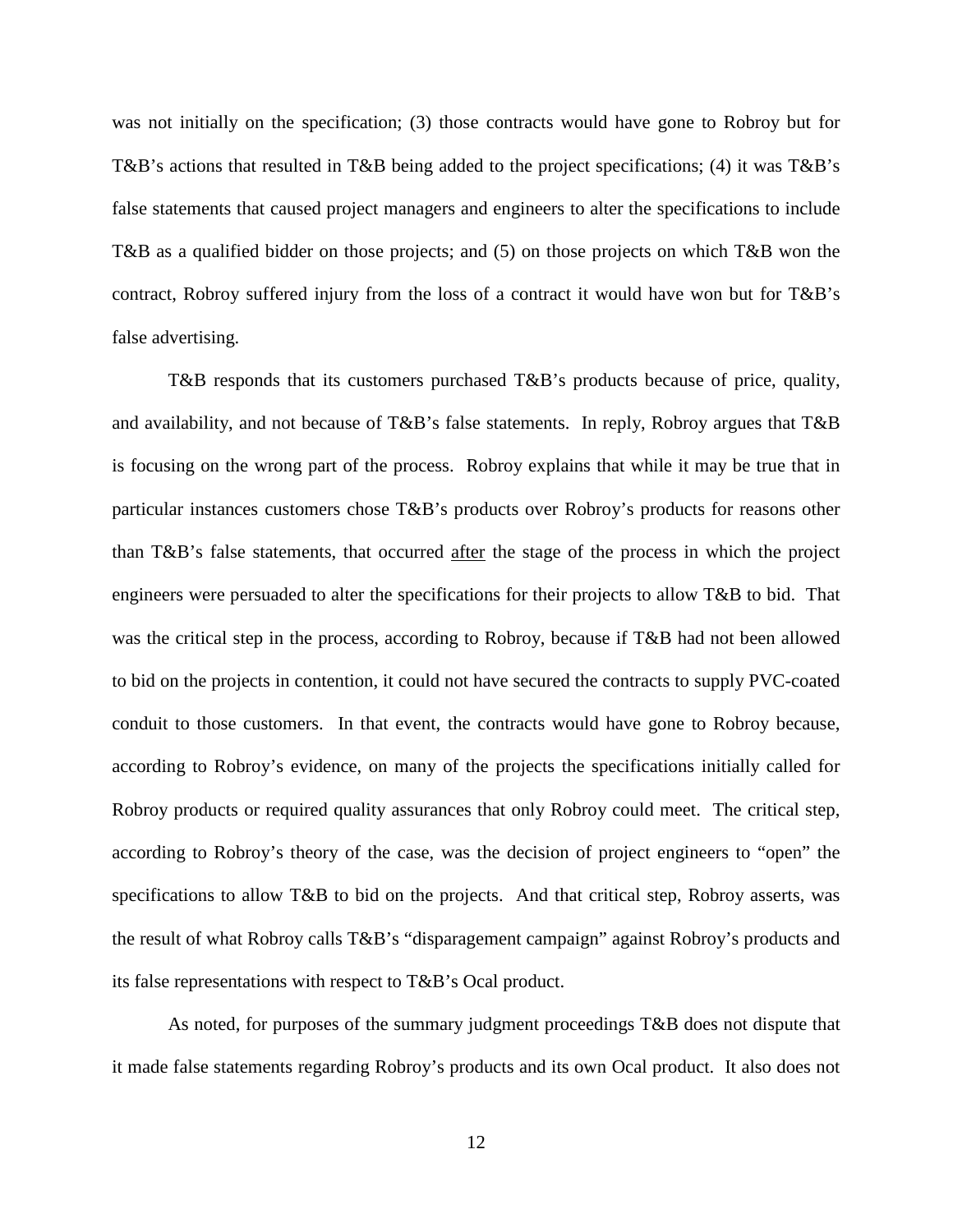dispute that those false statements had the desired effect of deceiving customers. What T&B says Robroy has failed to show is that the false statements actually caused Robroy's injury, i.e., that the false statements were responsible for T&B winning contracts that otherwise would have gone to Robroy. The Court has reviewed the evidence Robroy has proffered on that issue and is persuaded that it is sufficient to defeat summary judgment.

To begin with, the false statements were clearly designed to cause engineers on the projects in question to "break" the specifications and "open" them to T&B's Ocal product.<sup>[3](#page-12-0)</sup> Some of those specifications had required the use of Robroy conduit, and some had required that the conduit satisfy the "ETL standard," a standard based on testing conducted by ETL Semko Intertek, an international testing, inspection, and certification company. Robroy offers evidence that its conduit products satisfied the applicable ETL standard and that T&B's products did not. Dkt. Nos. 156-4, at 193; 156-6, at 49-51; 156-9, at 39-41, 97-98; 156-12, at 31-32.

Robroy proffers evidence that T&B's representatives made false statements disparaging the ETL standard and making false claims that Robroy's PVC-coated conduit products did not comply with other industry standards. For example, Robroy cites a form letter sent on behalf of T&B to engineers on numerous projects made a number of allegedly false statements about Robroy's compliance with industry standards, including the UL6 standard, the ANSI C80.1 standard, and the NEMA RN-1 standard. The letter included the following:

Our Competitor the Robroy Company freely admits that they abrade the surface of the conduit prior to the application of the PVC. Incredibly, they *remove* the

 $\overline{a}$ 

<span id="page-12-0"></span> $3$  There is some disagreement between the parties as to whether a requirement on a specification for a particular product, or a product that satisfied a particular industry standard, prohibited non-qualifying sellers from bidding or being awarded the contract unless the specification was changed. For present purposes, it is sufficient to say that Robroy has pointed to evidence that such specification requirements barred non-qualifying products from being awarded the contract. See, e.g., Dkt. No. 156-12, at 31-32. That is, after all, the reason that T&B's product specification specialists were so intent on "breaking" restrictive specifications.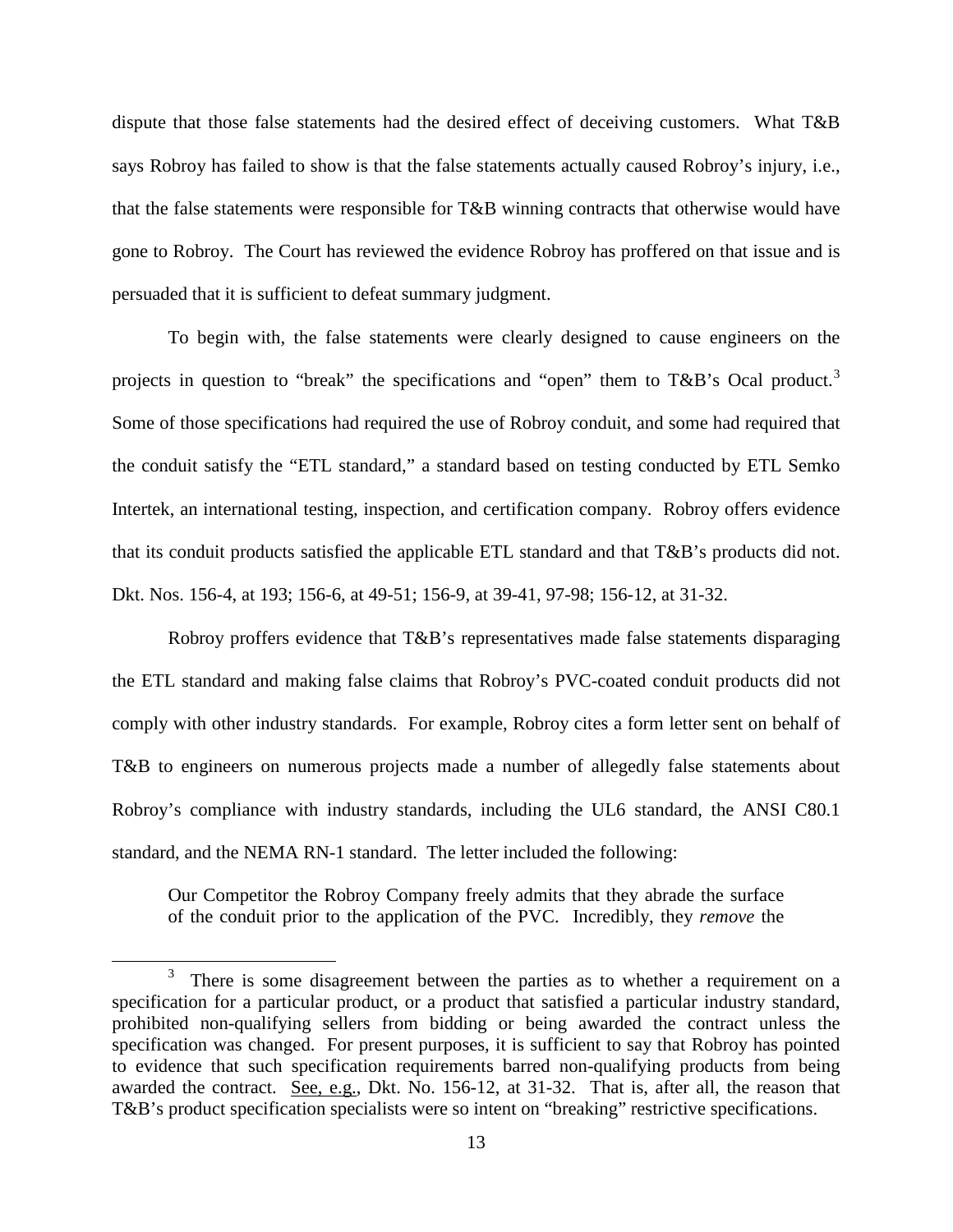protective coatings that the customer is paying for. . . . [Robroy] had to use [the ETL standard] for the boiling test because UL standards are not being followed by the abrading of the conduits [sic] exterior zinc finish."

Dkt. No. 156-23, at ROB000028-29. Robroy points to evidence that it does not "remove" the protective coatings on the PVC-coated conduit, but instead abrades the surface of the zinc coating to ensure better bonding of the outermost PVC coating. Dkt. No. 156-3, at 112-13. Robroy's evidence also shows that Robroy's conduit satisfied the applicable UL standard and that when a T&B representative inquired about whether Robroy's products were certified under the UL standard, Underwriters Laboratories informed T&B that they were. Dkt. No. 156-73, at TNB00048006-07.

In addition, Robroy proffers evidence that T&B made a number of statements about Ocal on its website, stating that "only Ocal" had various qualities. Given that Robroy's evidence shows that the PVC-coated conduit market is essentially a two-competitor market, the evidence would support an inference that those statements constituted a direct comparison between T&B's product and Robroy's. T&B's website and other advertising made the following representations, according to Robroy's evidence:

Only Ocal Blue Conduit is U.L. Listed, with both the zinc coating and the PVC coating investigated and listed per UL6.

Only T&B supplies Ocal PVC coated conduit with a full, undisturbed zinc coating under the PVC coating. This fulfills the requirements of NEMA RN-1 regarding undisturbed zinc coating over the conduit.

Only Ocal PVC coated conduit is listed for UV resistance per UL 6.

Only Ocal offers custom colors.

Only Ocal offers local installation training and certification.

Dkt. No. 156-3, at 69-70; Dkt. No. 156-24.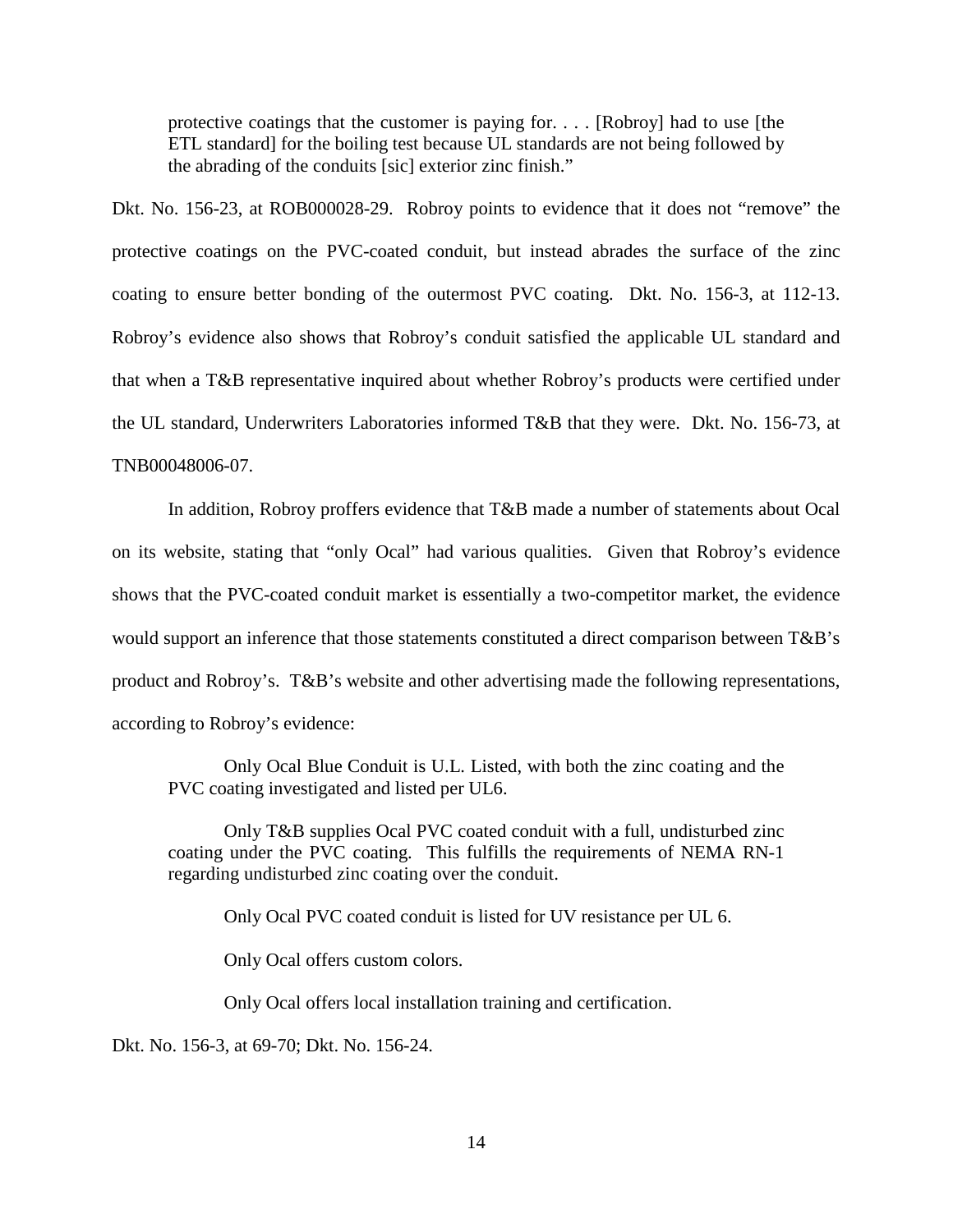Robroy's evidence includes other statements made on behalf of T&B to project engineers and others involved with projects on which T&B sought to bid. Those statements included assertions that Ocal "is UL listed with both the HDG zinc coating and PVC coating investigated per UL 6—Rob Roy is not," that Ocal "is UL listed for UV resistance—Rob Roy is not," that "Ocal provides an undisturbed HDG zinc finish allowing for [satisfying the requirements of] NEMA RN-1," that "Ocal offers custom colors—Rob-Roy does not," that "Ocal offers custom colors—Rob Roy does not," and that "Ocal offers local certified installation training—Rob Roy does not." Dkt. No. 156-31, at 74223. In other promotional materials, T&B asserted, similarly, that "only Ocal" is "UL listed for both zinc and PVC"; only Ocal "meets NEMA RN-1 regarding undisturbed zinc coating"; only Ocal is "UL listed for UV resistance," only Ocal offers "local installation training and certification," and only Ocal offers "custom colors." Dkt. No. 156-30. Those statements were incorporated into a variety of T&B promotional materials and communications with project engineers, many of which consisted of direct comparisons between Ocal and Robroy's product, as Robroy's evidence makes clear. See Dkt. Nos. 156-33, 156-34, 156-35, 156-37, 156-40, 156-42, 156-43, 156-44, 156-47, 156-57, 156-58, 156-59, 156-60, 156- 102, 156-103, 156-104.

Other evidence shows that T&B provided the same information as "talking points" and training materials for its representatives to use in their efforts to persuade project engineers to include Ocal in their projects' specifications. Dkt. Nos. 156-45, 156-46, 156-47, 156-48, 156-93. The evidence also showed that a form letter including several of these false statements was posted on an internal bulletin board that was available to the project specification specialists at T&B who were responsible for attempting to "break" specifications that specified only Robroy products or ETL-listed conduit. Dkt. No. 197-9, at 132-35.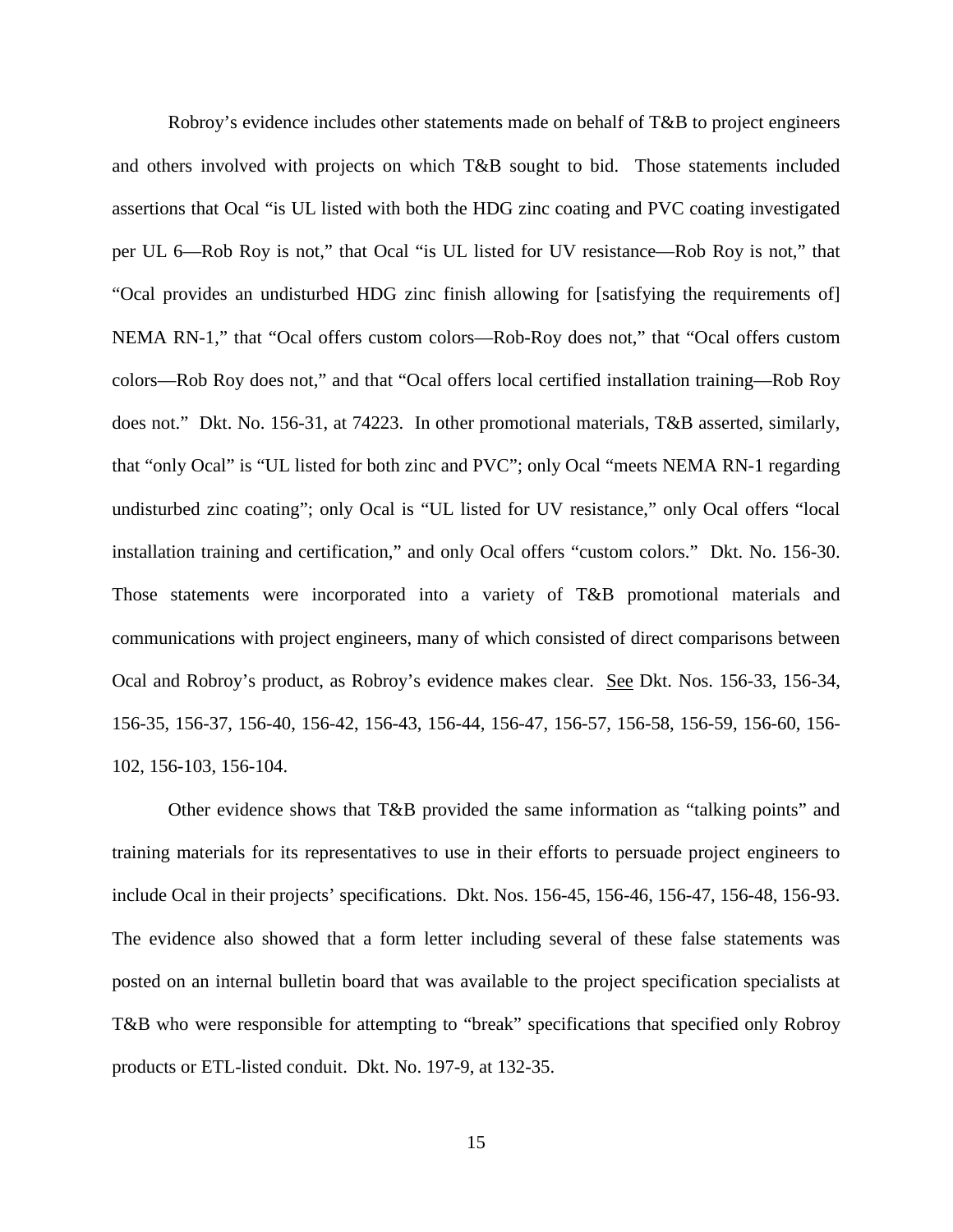Robroy proposes to prove that T&B's false statements caused it injury through evidence that the false statements enabled T&B's agents to "break" the specifications on a number of projects that had been designated for Robroy products or products that met the ETL standards. Robroy's evidence includes evidence that the specifications on a number of projects were changed after T&B representatives contacted the responsible engineers on those projects. Robroy has also adduced evidence of statements made by the T&B representatives to the effect that their promotional efforts had been successful. In particular, Robroy's evidence includes claims by T&B representatives that the form letter that T&B used with project engineers had gotten "several large project approvals," Dkt. No. 156-91, at TNB00029235, and that a letter touting T&B's "ETL vs. UL 6" had "helped convert over \$300k Ocal over the past 1-1/2 years." Dkt. No. 156-94, at TNB 00119391; see also Dkt. No. 156-95 (regarding T&B's promotional slide presentation, "I directly confront some RobRoy issues on a final slide if I'm going up against a RR sole spec to have that discussion right there while I'm in. Been very successful with this so far."); Dkt. No. 156-96 (referring to the T&B form letter comparing Ocal with Robroy's product that "our [representative] in the northeast used to get HNTB to approve us vs. ETL"); Dkt. No. 156-97 (same: "Here's a letter we developed for the sales force to go against ETL and has been successful"); Dkt. No. 156-98 (same: "I attached a letter stating our position why we choose [strictly UL performance verification and not the ETL 'boil' test]. This letter has helped break many 'ETL only' specs.").

Robroy proffers detailed evidence regarding several specific projects; that evidence supports its claim that T&B's false statements caused Robroy injury. For example, Tom Russ, a senior T&B sales representative, used the T&B form letter, which contained several alleged falsehoods, in an effort to "open" the specification for a project on the Ben Franklin Bridge in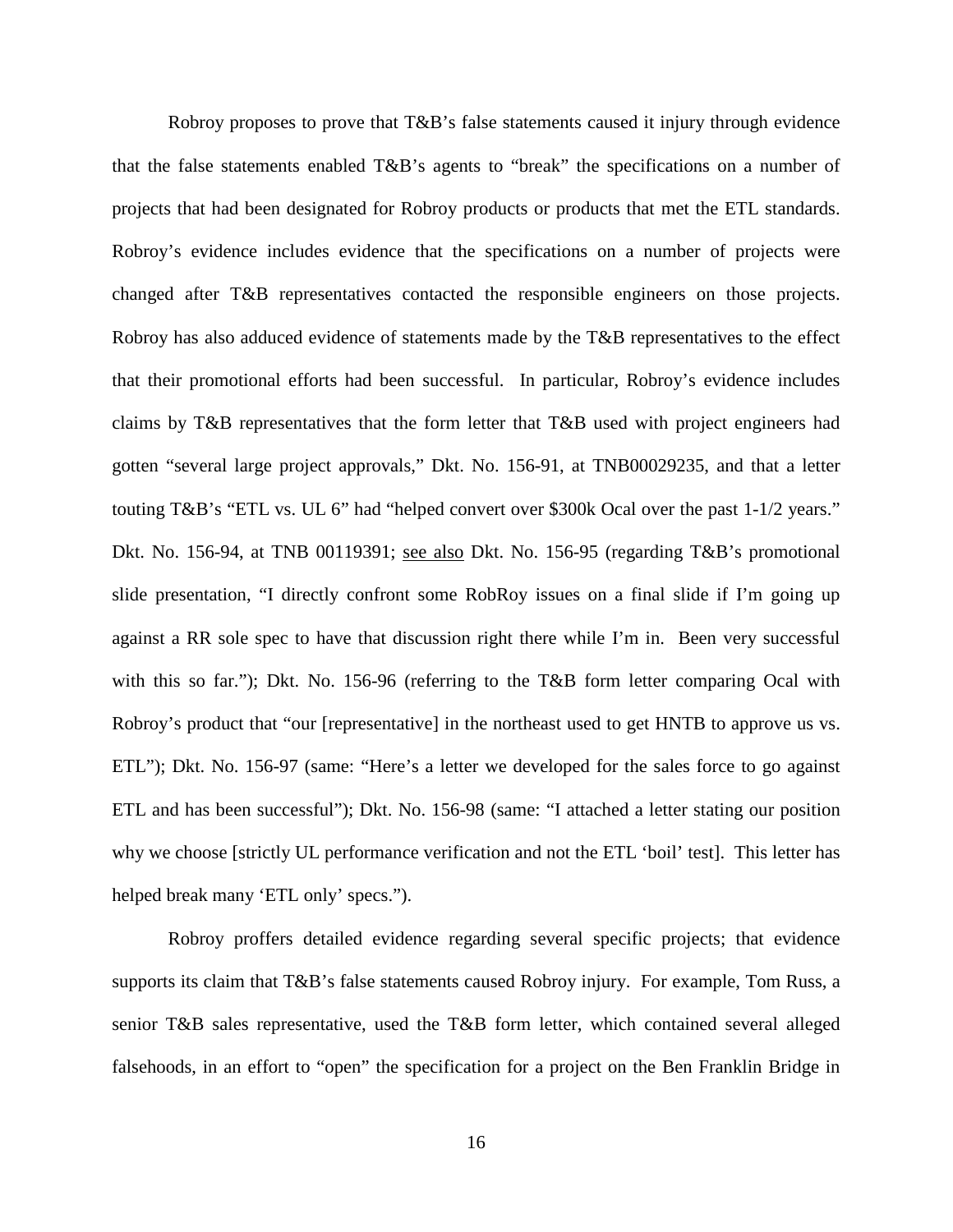Philadelphia. After T&B managed to open the specification to enable it to bid, see Dkt. No. 197- 4, at 97-98, and was ultimately awarded the contract on that project, one of T&B's representatives commented, "That job was specified [Robroy] but with the help of you and T[o]m Russ [a senior T&B sales representative who promoted the use of the "only Ocal" material during efforts to "break" specifications] we were able to open it up to Ocal." Dkt. No. 156-92, at TNB 00012462.

 On a second project, Mr. Russ sent the engineer copies of T&B's marketing materials containing the "only Ocal" statements; he subsequently recontacted the engineer and re-sent those materials. Dkt. Nos. 156-102, 156-103. The following day, Ocal was approved as an acceptable manufacturer on the project. Dkt. No. 156-105. And in a third instance, the engineer in charge of the project informed T&B that he was removing the ETL test from the specification because "it was proprietary and not an industry standard." That assertion was false, according to Robroy's evidence, but it tracked the false representations that had been included in T&B's promotional materials. Dkt. Nos. 156-85 through 156-87.

Citing Pizza Hut, Inc. v. Papa John's Int'l, Inc., 227 F.3d 489 (5th Cir. 2000), T&B argues that Robroy "cannot rely on evidence from Thomas & Betts' executives or other employees about their 'subjective intent' to convey a particular message to consumers," because such evidence is insufficient to show that the consumers in fact relied on the message in making their purchases. Summary Judgment Motion, Dkt. No. 134, at 28. In the Pizza Hut case, the Fifth Circuit found the evidence of subjective intent to deceive on the part of the defendants' executives to be insufficient to show that the false advertising in question actually succeeded in persuading customers to purchase the defendant's products instead of the plaintiff's. See Pizza Hut, 227 F.3d at 489. In this case, however, Robroy has pointed not only to evidence of an intent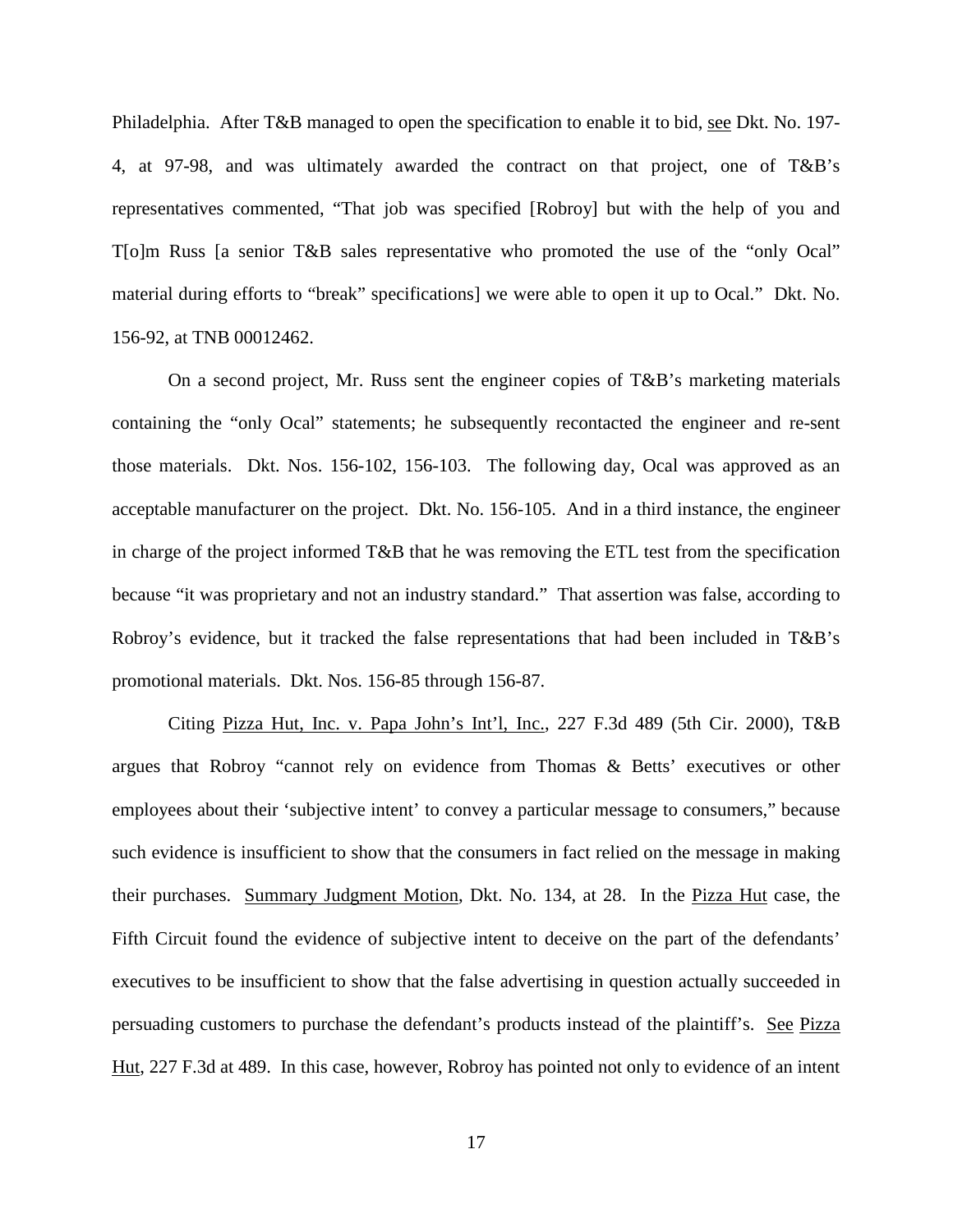to deceive customers, but to evidence—including statements by T&B representatives—that the effort succeeded.

There is ample evidence that the statements at issue in this case were false. Moreover, the context in which the statements were made and the contemporaneous statements of T&B representatives provide strong evidence that the false statements were made in order to "break" the specifications on the target projects and ultimately to win contracts for T&B. But beyond that, and unlike in Pizza Hut, there is evidence that the false statements had the desired effect. To be sure, the evidence that the false statements caused contracts to be awarded to T&B is, for the most part, circumstantial. And in some cases, such as the Pizza Hut case, the circumstantial evidence can be too weak to support a judgment. In many cases, moreover, simple chronology is not enough to support a reasonable inference of causation. See Seven-Up, 86 F.3d at 1389 (in the context of that case, "an inference of causation based merely on the chronology of events [was] not a reasonable one for the jury to make"). What is required is that the inference be one that a reasonable finder of fact could permissibly draw under the circumstances. See id. at 1387 ("where the jury . . . is asked to infer causation based on circumstantial evidence, this Court 'must determine whether this is a *reasonable* inference to be drawn from the evidence presented."") (quoting Brock v. Merrell Dow Pharms., Inc., 874 F.2d 307, 309 (5th Cir. 1989)).

This is not a case in which the proof is limited to showing no more than that the defendant's representatives intended to mislead potential customers or that false statements were made in the course of competitive bidding, after which one party lost the project. Here, according to Robroy's evidence, Robroy was initially designated as the sole prospective bidder on numerous projects, either because the specifications called for Robroy conduit or because the specifications called for conduit that met a quality standard only Robroy's conduit could meet.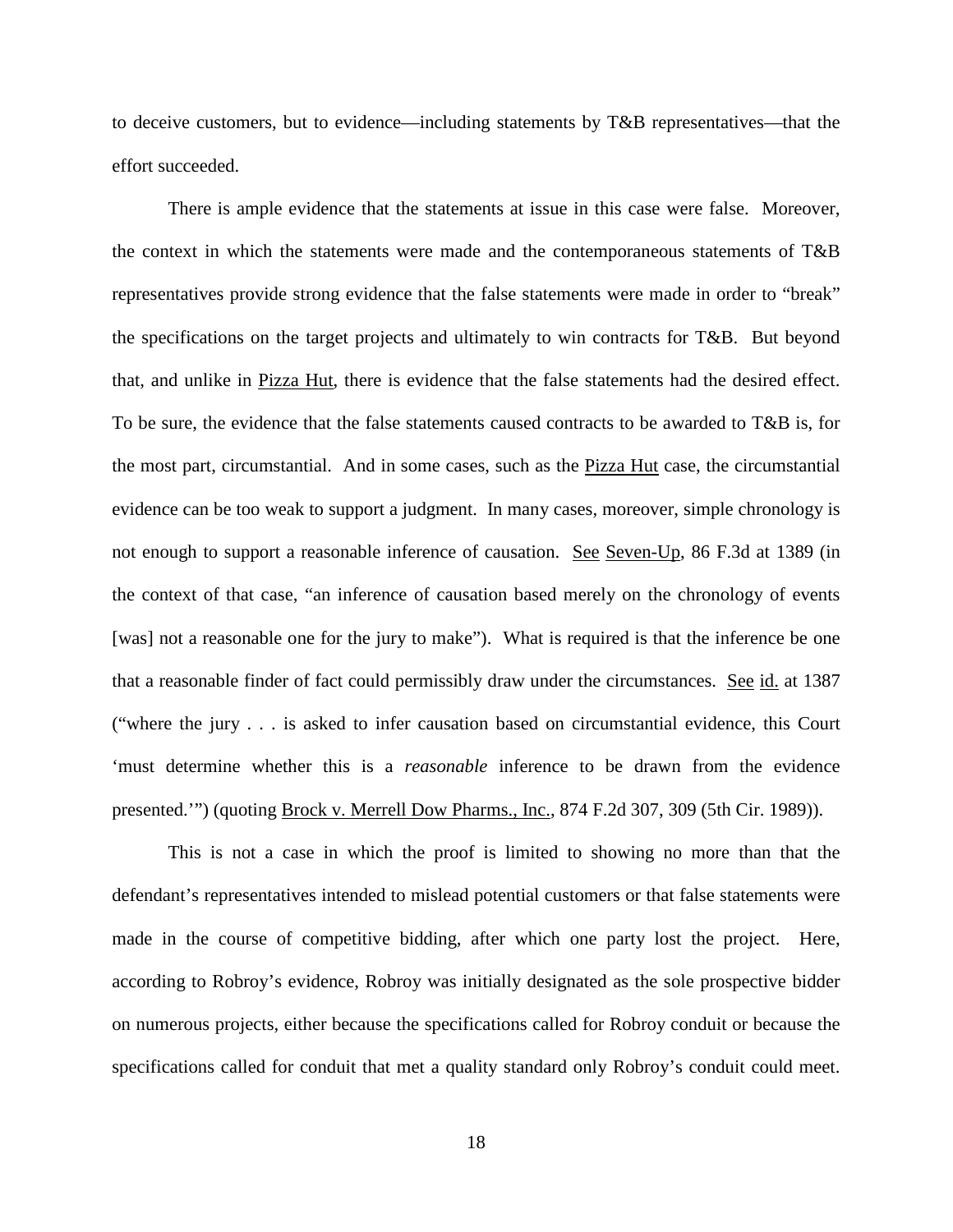According to Robroy's evidence, Robroy was thus essentially guaranteed to be awarded a contract on those projects, until T&B "broke" the specifications, obtained the right to bid, and ultimately was awarded the contract. Robroy's theory is that T&B made false statements about Robroy's product and Ocal, and that it is reasonable to infer that those false statements played a pivotal role in the customers' decisions to allow T&B to bid on the projects.

The inferences on which Robroy relies are at least sufficiently reasonable to give rise to a genuine issue of fact. The strongest aspect of the inference that Robroy asks the Court to draw is that Robroy was the sole qualified bidder on certain projects until T&B contacted the engineers on those projects and persuaded them to open the specifications to T&B. While it is possible that the engineers decided to open the specifications for reasons unrelated to the falsehoods that were part of T&B's promotional efforts, there is ample room for a finder of fact to infer that the promotional materials, which were heavily focused on attacking Robroy's products, were very important to the decision to open the specifications. That inference is strengthened by the evidence that T&B's own representatives expressed their view that the characterizations of Robroy were responsible for the engineers' decisions to open the specifications to bidding by T&B, and that one of the project engineers repeated one such alleged falsehood when changing the specification to allow T&B to bid. Under these circumstances, the Court concludes that a reasonable jury could find that T&B's misrepresentations caused the injuries suffered by Robroy.

## **C. Robroy's Request for Injunctive Relief**

The parties devote very little attention to Robroy's request for injunctive relief; instead, they focus almost entirely on Robroy's claim for damages and the elements necessary to entitle Robroy to an award of damages. The elements that a plaintiff must prove in order to be entitled to an injunction under the Lanham Act are somewhat different from those that the plaintiff must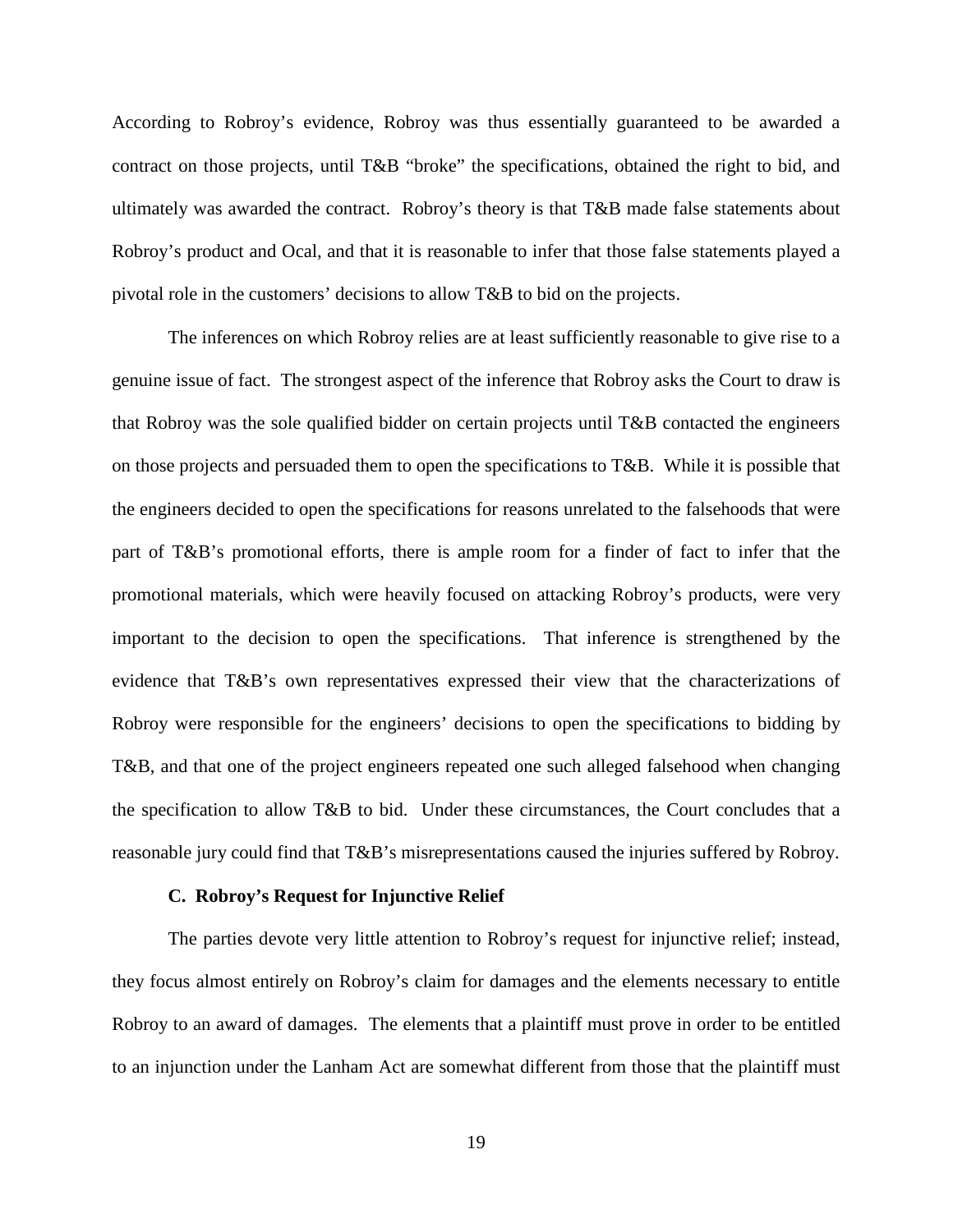prove to be entitled to damages. In order to be entitled to an injunction, a Lanham Act plaintiff need not prove actual injury, but only that consumers are likely to be misled and that the plaintiff is likely to be injured as a result. See Cashmere & Camel Hair Mfrs. Inst. V. Saks Fifth Ave., 284 F.3d 302, 311 (1st Cir. 2002) ("[W]hereas a showing that the defendant's activities are likely to cause confusion or to deceive customers is sufficient to warrant injunctive relief, a plaintiff seeking damages must show actual harm to its business."). Consequently, even if T&B were correct in its contention that Robroy has failed to introduce sufficient evidence to show that it has actually been injured by T&B's allegedly false statements, that would not entitle T&B to summary judgment with respect to Robroy's claim of entitlement to injunctive relief. See Johnson & Johnson v. Carter-Wallace, Inc., 631 F.2d 186, 190 (2d Cir. 1980) ("The correct standard is whether it is *likely* that [the defendant's] advertising has caused or will cause a loss of [the plaintiff's] sales, not whether [the plaintiff] has come forward with specific evidence that [the defendant's] ads actually resulted in some definite loss of sales."). The Court therefore treats T&B's motion for summary judgment as limited to Robroy's request for damages. In light of T&B's focus on the elements required for proof of damages, Robroy's claim for injunctive relief would remain in the case regardless of the disposition of T&B's motion for summary judgment as applied to Robroy's damages claim.

 The Court therefore DENIES T&B's motion for summary judgment with respect to Robroy's Lanham Act claim.

#### **II. The State Law Claims**

With respect to Robroy's claims of trade defamation (Count II of the complaint) and unfair competition (Count III of the complaint), T&B makes two arguments. First, T&B reprises its argument that Robroy has not shown a causal relationship between T&B's false statements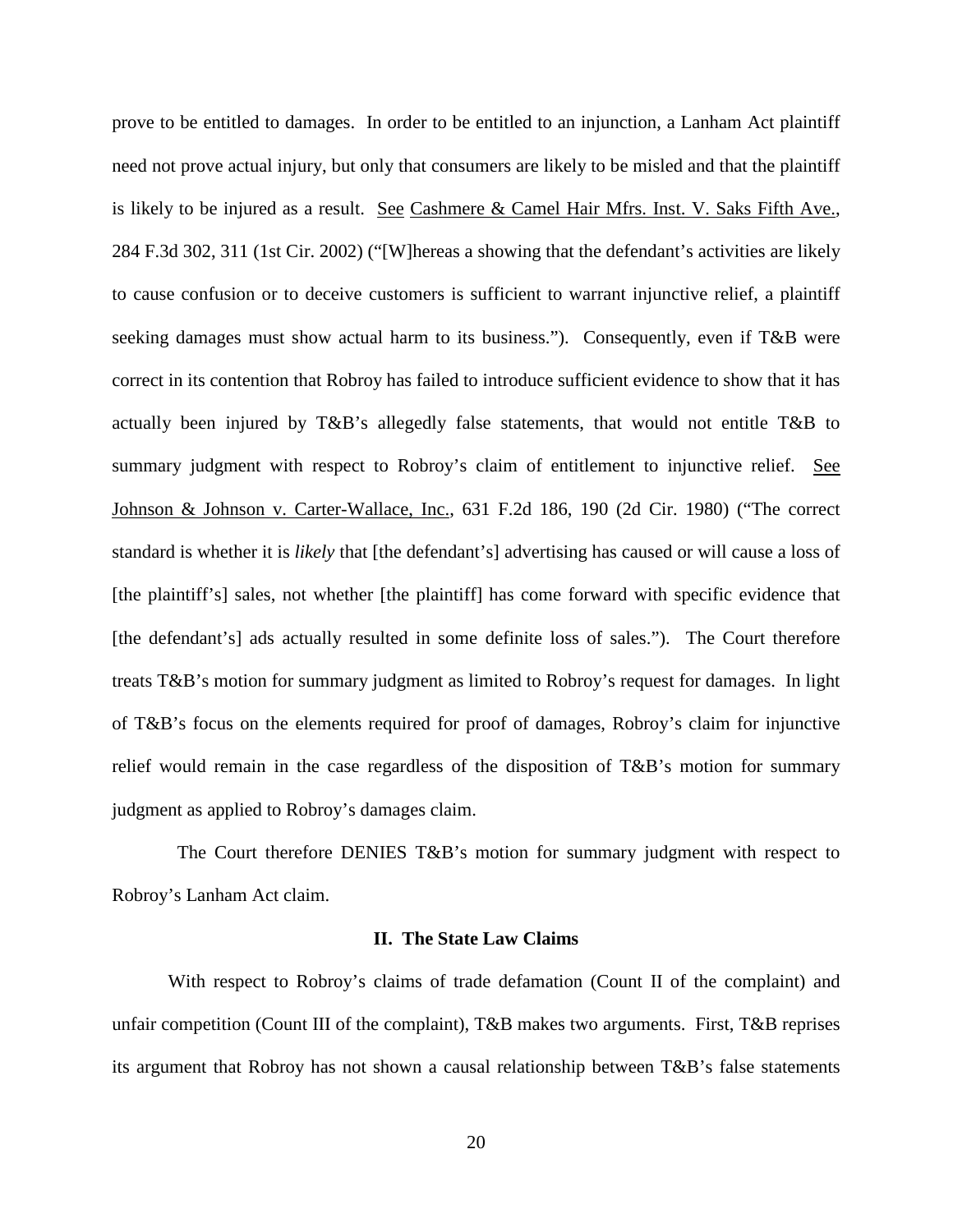and the injuries to Robroy. However, the same evidence that suffices to meet the causation requirement of the Lanham Act satisfies the causal relationship requirement for the two state law torts. Second, with regard to the unfair competition claim, T&B argues that the claim fails as a matter of law because Robroy does not qualify as a "consumer" within the definition of that term as used in the Texas Deceptive Trade Practices and Consumer Protection Act, Tex. Bus. & Com. Code Ann. § 17.45.

As to the second argument, Robroy is asserting a common law unfair competition claim, not a claim under the Deceptive Trade Practices Act. It is therefore immaterial that Robroy is not a "consumer" within the meaning of that Act and accordingly was not able to take advantage of the Act's provisions, including the statutory procedures and remedies, see Tex. Bus. & Com. Code Ann. §§ 17.41-17.63.

T&B cites no authority in support of its argument that an unfair competition claim under Texas law requires that the plaintiff qualify as a party who could bring an action under the Texas Deceptive Trade Practices Act. To the contrary, all that is required to establish the common law tort of unfair competition in Texas is proof that the defendant committed an illegal or tortious act that interfered with the plaintiff's ability to conduct its business. Taylor Pub. Co. v. Jostens, Inc., 216 F.3d 465, 486 (5th Cir. 2000); Rail Scale, Inc. v. Balanced Railscale Certification, LLC, Case No. 2:15-cv-2117, 2017 WL 319078, at \*2 (E.D. Tex. Jan. 23, 2017); Godfrey v. Wells Fargo & Co., No. 5:16-cv-79, 2017 WL 872679, at \*6 (E.D. Tex. Jan. 9, 2017); Mondis Tech., Ltd. v. LG Elecs., Inc., Civil Action Nos. 2:07-cv-565 & 2:08-cv-478, 2011 WL 13097464, at \*1 (E.D. Tex. June 9, 2011); Kodiak Prods. Co. v. Deegear, No. 02-13-422, 2015 WL 3523195, at \*8 (Tex. App. June 4, 2015); Avanti Sales Int'l, Inc. v. Pycosa Chems., Inc., No. 01-04-983, 2005 WL 2670740, at \*6 (Tex. App. Oct. 20, 2005); U.S. Sporting Prods., Inc. v. Johnny Stewart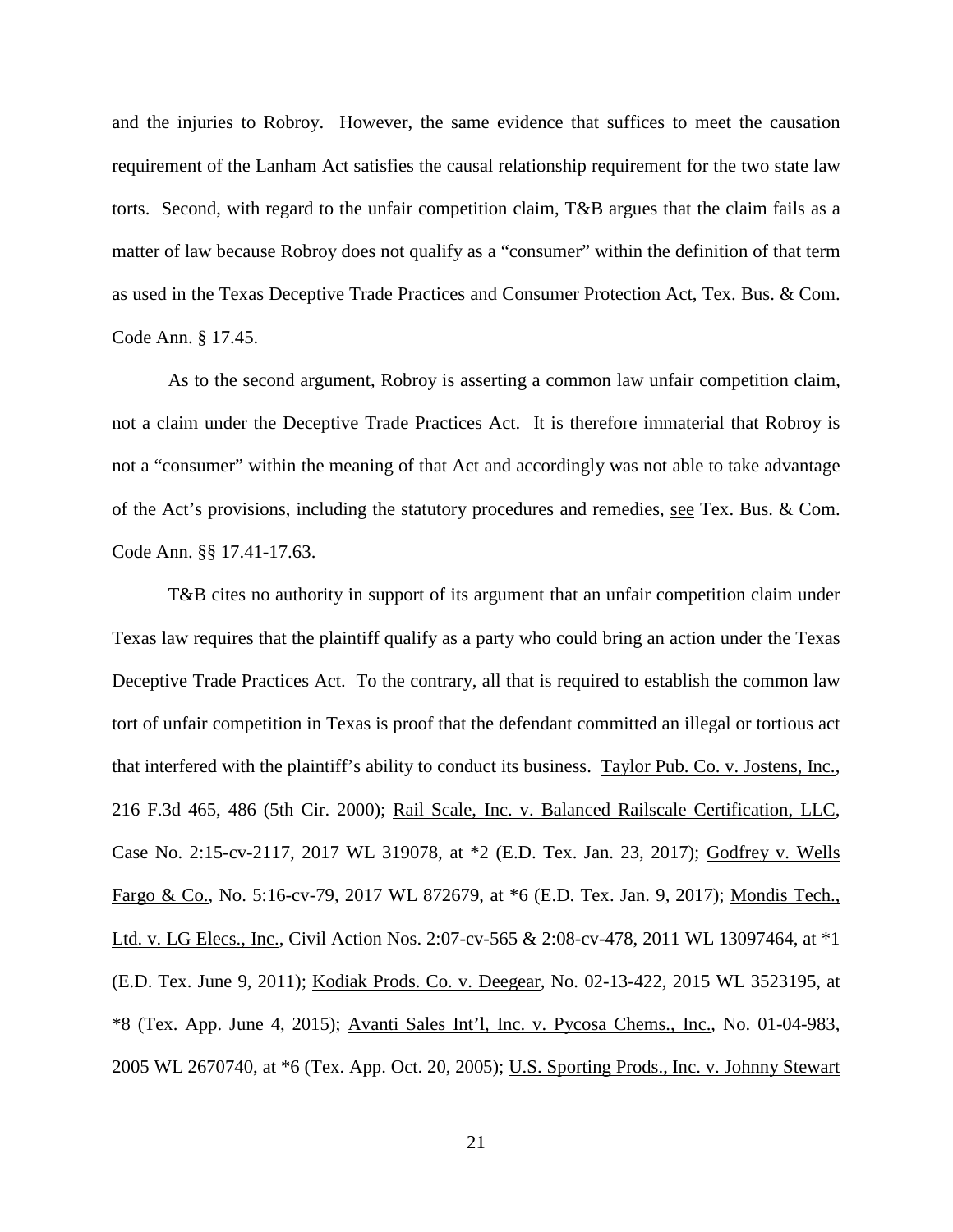Game Calls, Inc., 865 S.W.2d 214, 217 (Tex. App. 1993); Schoellkopf v. Pledger, 778 S.W.2d 897, 904-05 (Tex. App. 1989). In this case, the evidence is sufficient to show that T&B has committed a tortious act, because "[a] violation of the Lanham Act automatically provides a cause of action for common law unfair competition." Wellpath Solutions, Inc. v. Wellpath Energy Servs., LLC, Civil Action No. 6:12-cv-286, 2013 WL 1314423, at \*4 (E.D. Tex. Mar. 28, 2013) (citing Babbit Elecs., Inc. v. Dynascan Corp., 38 F.3d 1161, 1181 (11th Cir. 1994), and Marathon Mfg. Co. v. Enerlite Prods. Corp., 767 F.3d 214, 217 (5th Cir. 1985)). Thus, the same evidence that allows Robroy's Lanham Act claim to survive T&B's summary judgment challenge satisfies the requirement that the defendant be shown to have committed a tortious act. And, other than its assertion of lack of causation, T&B does not suggest that the evidence fails to show that T&B's conduct interfered with Robroy's ability to conduct its business.

T&B argues that Robroy's contention that its unfair completion claim is a common law claim under Texas law "is not a fair or reasonable reading of Robroy's pleading," and that Robroy's allegations in the complaint "tie its unfair-competition count" to the Texas Deceptive Trade Practices Act. Thomas & Betts' Reply in Support of its Motion for Summary Judgment for Lack of Evidence Required by Plaintiff's False-Advertising, Product Defamation, and Unfair Competition Claims, Dkt. No. 185, at 10. The Court disagrees. Robroy's complaint does not rely on the Texas statute as the basis for the alleged unfair competition cause of action; with respect to the Texas Deceptive Trade Practices Act, the complaint simply states that the alleged false statements "constitute false advertising under the Lanham Act, and common law trade disparagement under Texas law," and that the statements "also constitute false, misleading, or deceptive acts or practices in the conduct of trade or commerce, which are injurious to the public as set forth in Texas Business Code § 17.46(8)."